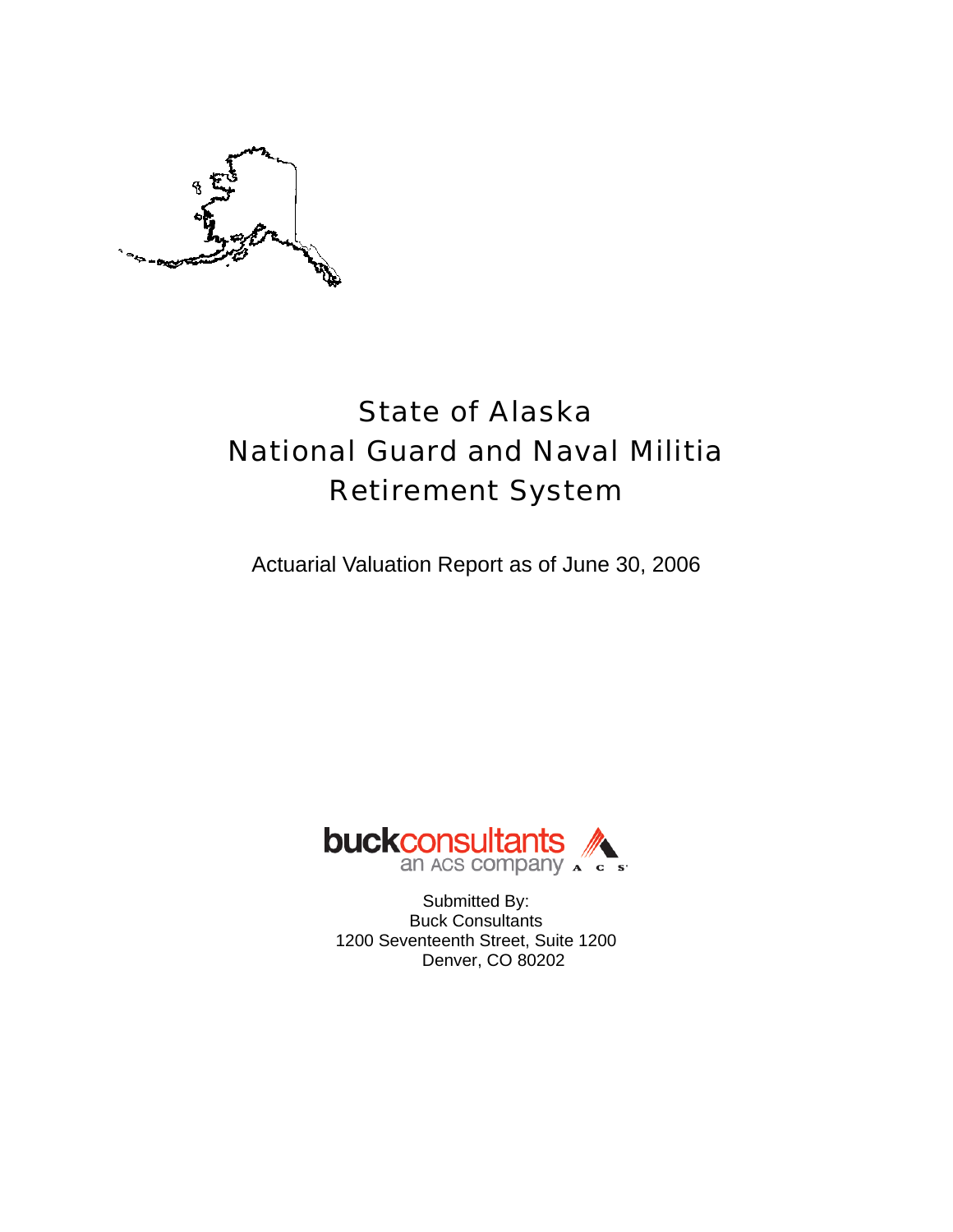

October 11, 2007

State of Alaska Alaska Retirement Management Board Department of Administration Division of Retirement and Benefits P.O. Box 110203 Juneau, AK 99811-0203

Dear Members of the Board:

#### **Actuarial Certification**

The bi-annual actuarial valuation required for the State of Alaska National Guard and Naval Militia Retirement System has been prepared as of June 30, 2006 by Buck Consultants. The purposes of the report include:

- (1) a presentation of the valuation results of the Plan as of June 30, 2006;
- (2) a determination of the appropriate contribution rate for the System which will be applied for the fiscal years ending June 30, 2009 and June 30, 2010; and
- (3) the provision of reporting and disclosure information for financial statements, governmental agencies, and other interested parties.

The following schedules that we have prepared are included in this report:

- (1) Summary of actuarial assumptions and methods (Section 3.4)
- (2) Schedule of employer contributions (Section 2.1)
- (3) Schedule of funding progress (Section 2.2)

In preparing this valuation, we have employed generally accepted actuarial methods and assumptions, in conjunction with employee data provided to us by the Division of Retirement and Benefits and financial information provided in the financial statements audited by KPMG LLP, to determine a sound value for the System liability. The employee data has not been audited, but it has been reviewed and found to be consistent, both internally and with prior valuation's data.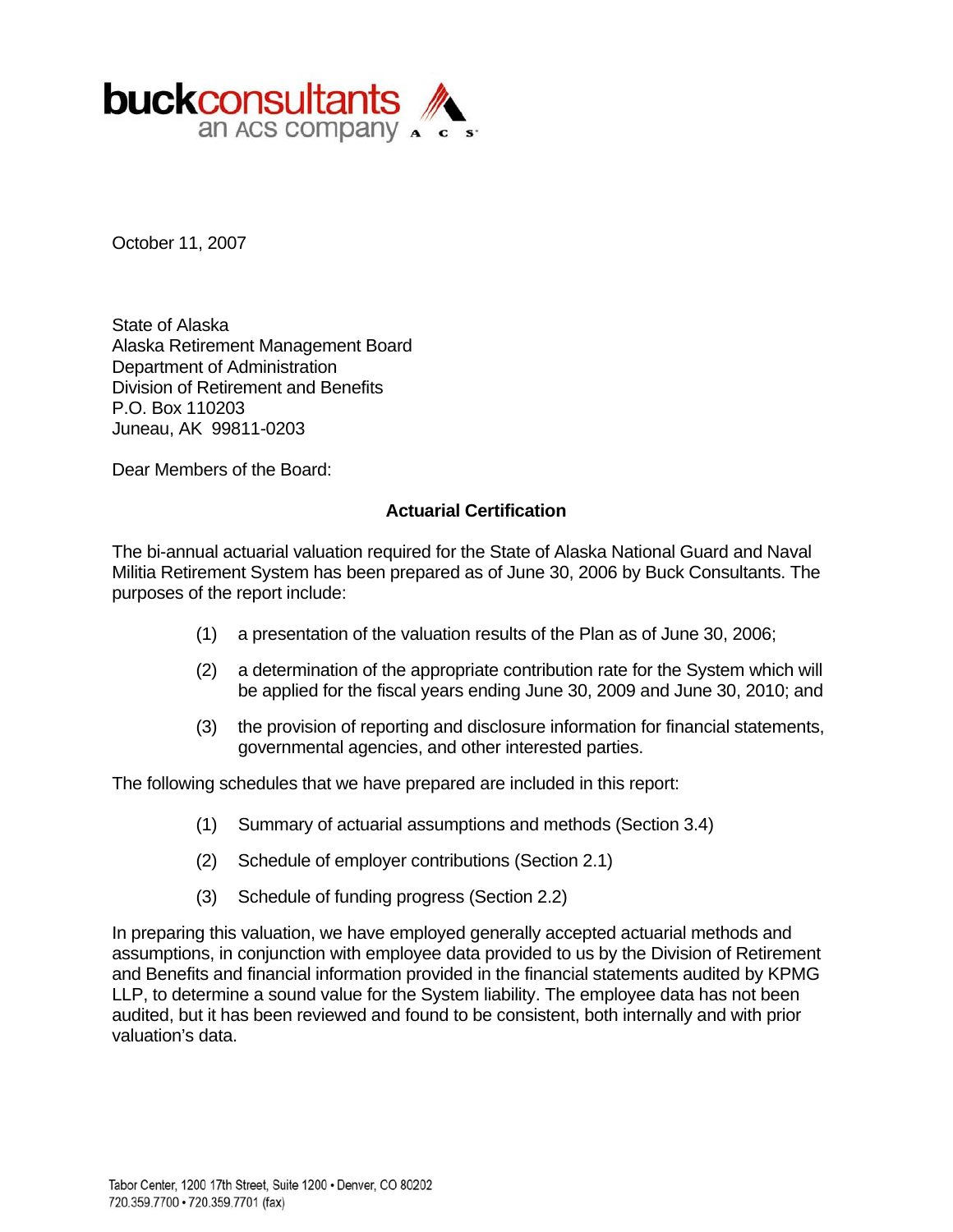The contribution requirements reflect the cost of benefits accruing in FY07 and FY08 and an amortization as a level dollar amount of the initial unfunded accrued liability and subsequent gains/losses over a period of 20 years less average military service of active members. The amortization period is set by the Board. Contribution levels are recommended by the Actuary and adopted by the Board each year.

A summary of the actuarial assumptions and methods is presented in Section 3.4 of this report. The assumptions, when applied in combination, fairly represent past and anticipated future experience of the System.

Future contribution requirements may differ from those determined in the valuation because of:

- (1) differences between actual experience and anticipated experience based on the assumptions;
- (2) changes in actuarial assumptions or methods;
- (3) changes in statutory provisions; or
- (4) differences between the contribution amounts determined by the valuation and those adopted by the Board.

The undersigned are members of the American Academy of Actuaries and the Society of Actuaries, are fully qualified to provide actuarial services to the State of Alaska, and are available to answer questions regarding this report.

We believe that the assumptions and methods used for funding purposes and for the disclosures presented in this report satisfy the parameter requirements set forth in the Government Accounting Standards Board (GASB) Statement No. 25.

We believe that this report conforms with the requirements of the Alaska statutes, and where applicable, other federal and accounting laws, regulations and rules, as well as generally accepted actuarial principles and practices.

Sincerely,

David H. Slaskinsk

Principal, Consulting Actuary **Director, Consulting Actuary** 

Michelle M

David H. Slishinsky, ASA, EA, MAAA Michelle Reding DeLange, FSA, EA, MAAA

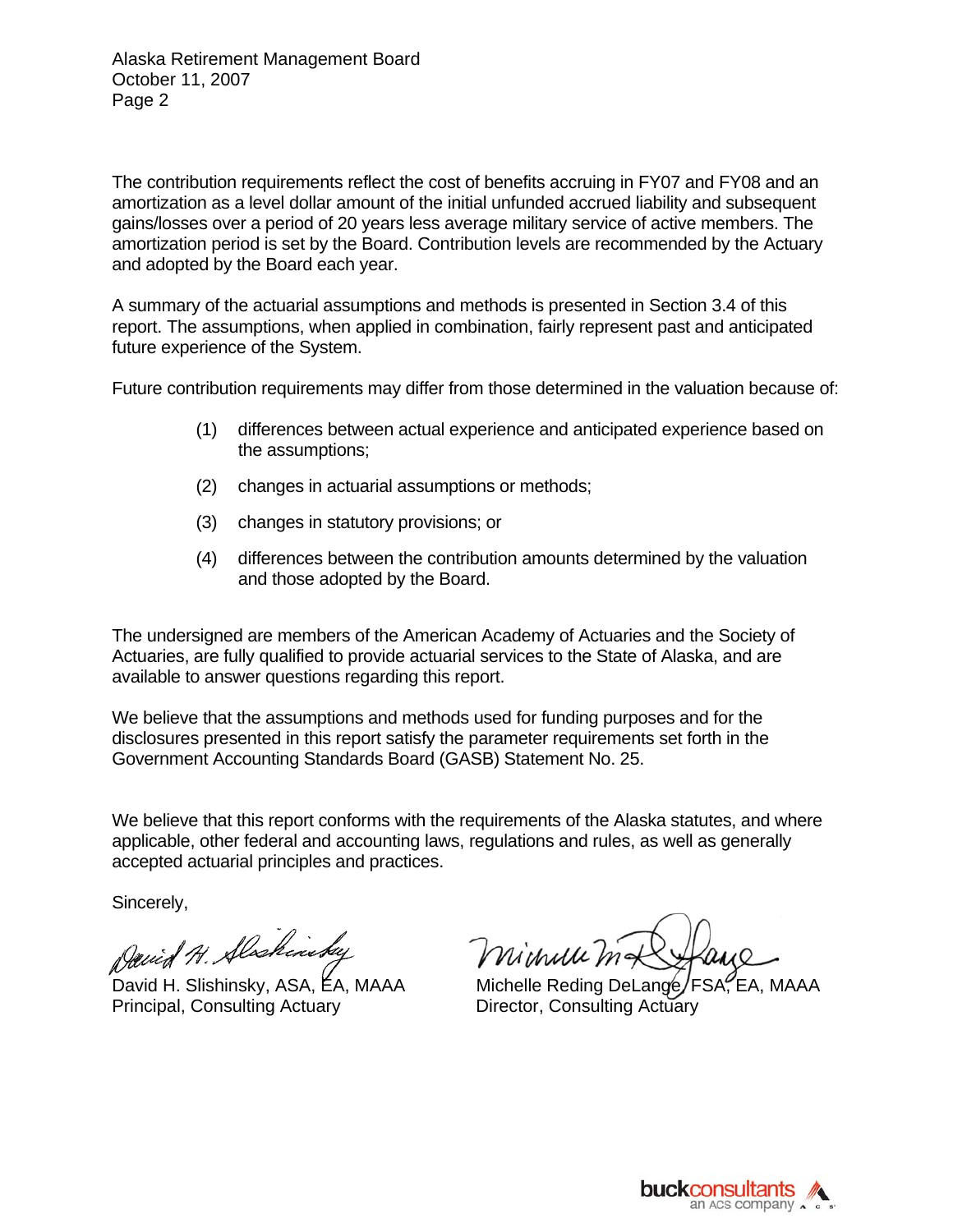# **Contents**

| Section 1:                     |  |
|--------------------------------|--|
| 1.1(a)<br>1.1(b)<br>1.2<br>1.3 |  |
| Section 2:                     |  |
| 2.1<br>2.2                     |  |
| Section 3:                     |  |
| 3.1<br>3.2                     |  |
| 3.3(a)<br>3.3(b)<br>3.3(c)     |  |
| 3.3(d)<br>3.4                  |  |

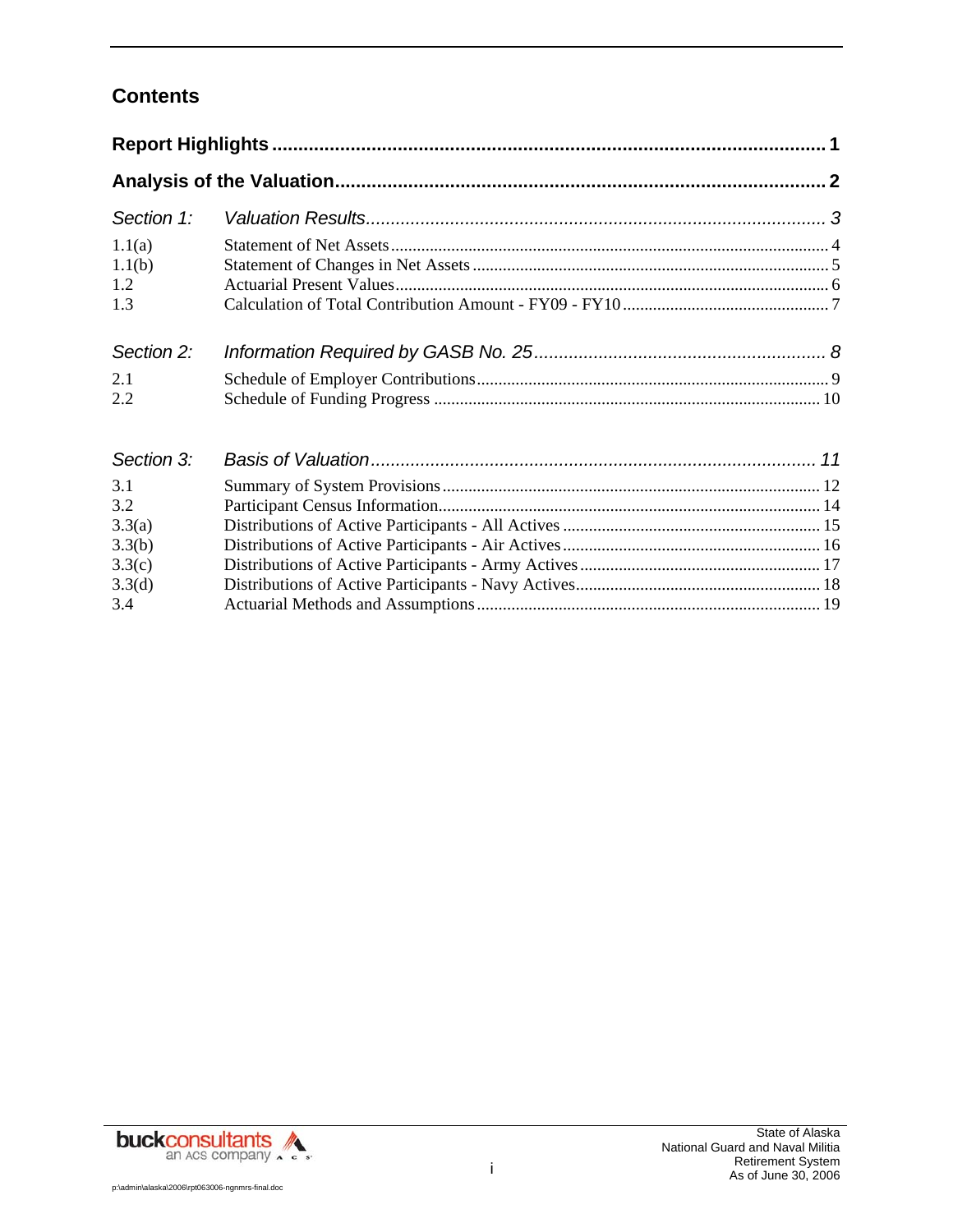# **Report Highlights**

This report has been prepared by Buck Consultants for the State of Alaska National Guard and Naval Militia Retirement System to:

- 1. present the results of a valuation of the State of Alaska National Guard and Naval Militia Retirement System as of June 30, 2006;
- 2. determine the contribution rate for the Retirement System for Fiscal Year 2009 and Fiscal Year 2010;
- 3. provide reporting and disclosure information for financial statements, governmental agencies, and other interested parties.

The report is divided into three sections. Section 1 contains the results of the valuation. It includes a development of assets during the 2005 and 2006 fiscal years, the current annual costs and reporting and disclosure information.

Section 2 contains disclosure information required by GASB No. 25. It contains schedules of employer contributions and funding progress.

Section 3 describes the basis of the valuation. It summarizes the System provisions, provides information relating to the System's participants, and describes the funding methods and actuarial assumptions used in determining liabilities and costs.

The principal results are as follows:

| <b>Funding Status as of June 30</b>     | 2004             | 2006             |  |
|-----------------------------------------|------------------|------------------|--|
| <b>Valuation Assets</b>                 | \$<br>13,391,055 | \$<br>15,587,569 |  |
| <b>Accrued Liability</b><br>2.          | 19,749,305       | 25,457,589       |  |
| Funding Ratio, $(1) \div (2)$<br>3.     | 67.8%            | 61.2%            |  |
|                                         |                  |                  |  |
| <b>Recommended Contribution Amounts</b> | <b>FY07/FY08</b> | <b>FY09/FY10</b> |  |
| Normal Cost                             | \$<br>705,583    | \$<br>750,758    |  |
| <b>Past Service Cost</b><br>$2^{\circ}$ | 1,031,823        | 1,722,524        |  |
|                                         |                  |                  |  |

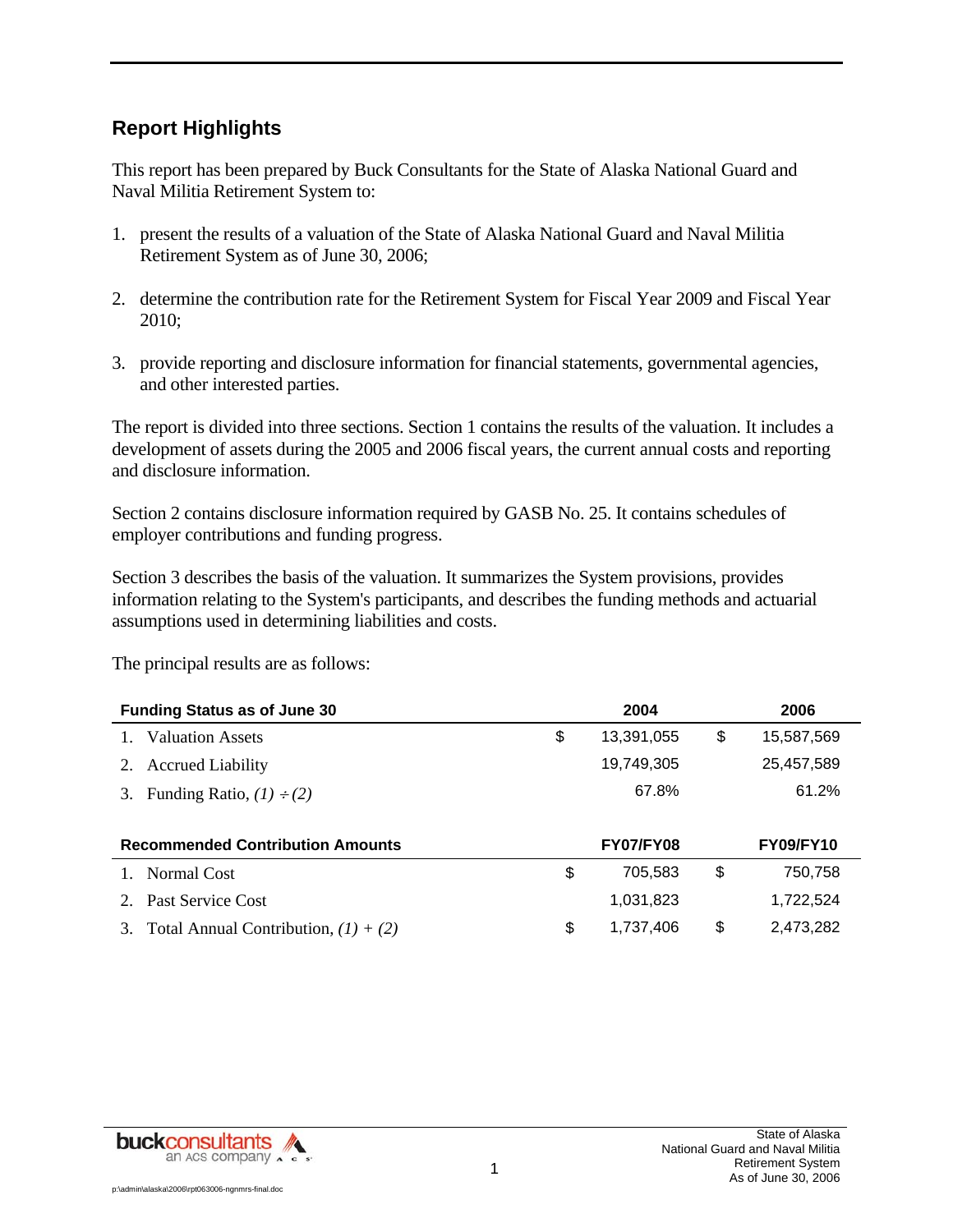### **Analysis of the Valuation**

The funding ratio decreased from 67.8% at June 30, 2004, to 61.2% at June 30, 2006. This decrease was due to a combination of the effects of the changes in assumptions and methods used in the valuation, as well as a demographic loss based on the experience of the system since the last valuation. The result was a total actuarial loss to the System of approximately \$1.9 million for the two-year period.

The average annual rate of return on assets during the period was 5.81%, compared to the assumed rate of 8.25%, resulting in an actuarial loss from investment return of approximately \$0.7 million for the two-year period.

The changes in actuarial assumptions and methods since the prior valuation were as follows:

- The actuarial cost method was changed from the Projected Unit Credit Method to the Entry Age Normal Method.
- The valuation interest rate was changed from 8.25% to 7.25% per annum.
- Retirement rates were extended from an expected retirement age of 60 regardless of service to age 60 and 20 years of service.
- The asset valuation method was changed from using the market value of assets without smoothing of gains and losses to a five-year smoothing asset valuation method. This new method will be phased in over the next five years with the first phase-in recognized during FY07.



p:\admin\alaska\2006\rpt063006-ngnmrs-final.doc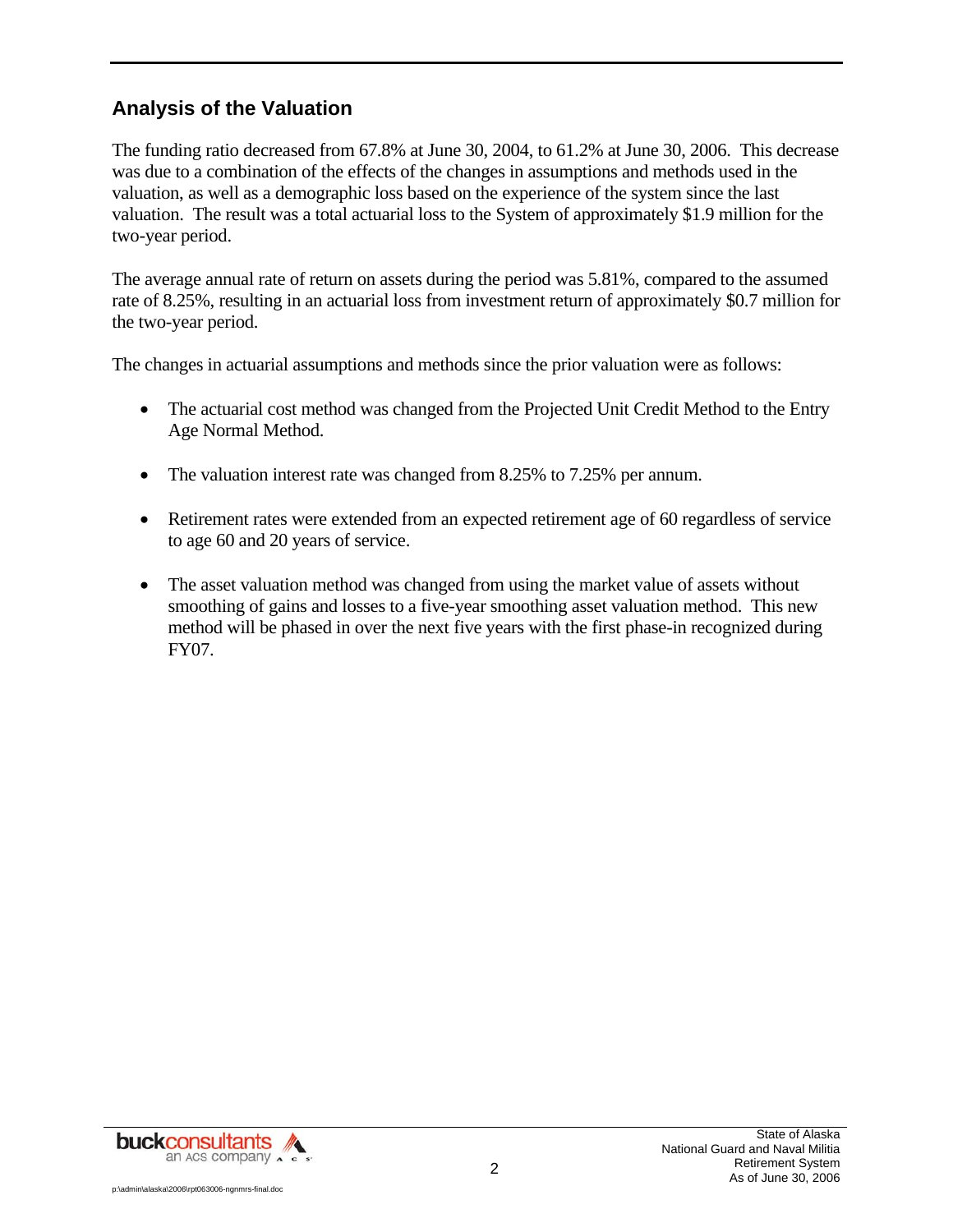### **Section 1**

This section sets forth the results of the actuarial valuation.

- Section 1.1 Shows the transactions of the System's fund during FY05 and FY06.
- Section 1.2 Shows the actuarial present value of benefits and the normal cost as of June 30, 2006.
- Section 1.3 Shows the development of the total contribution.

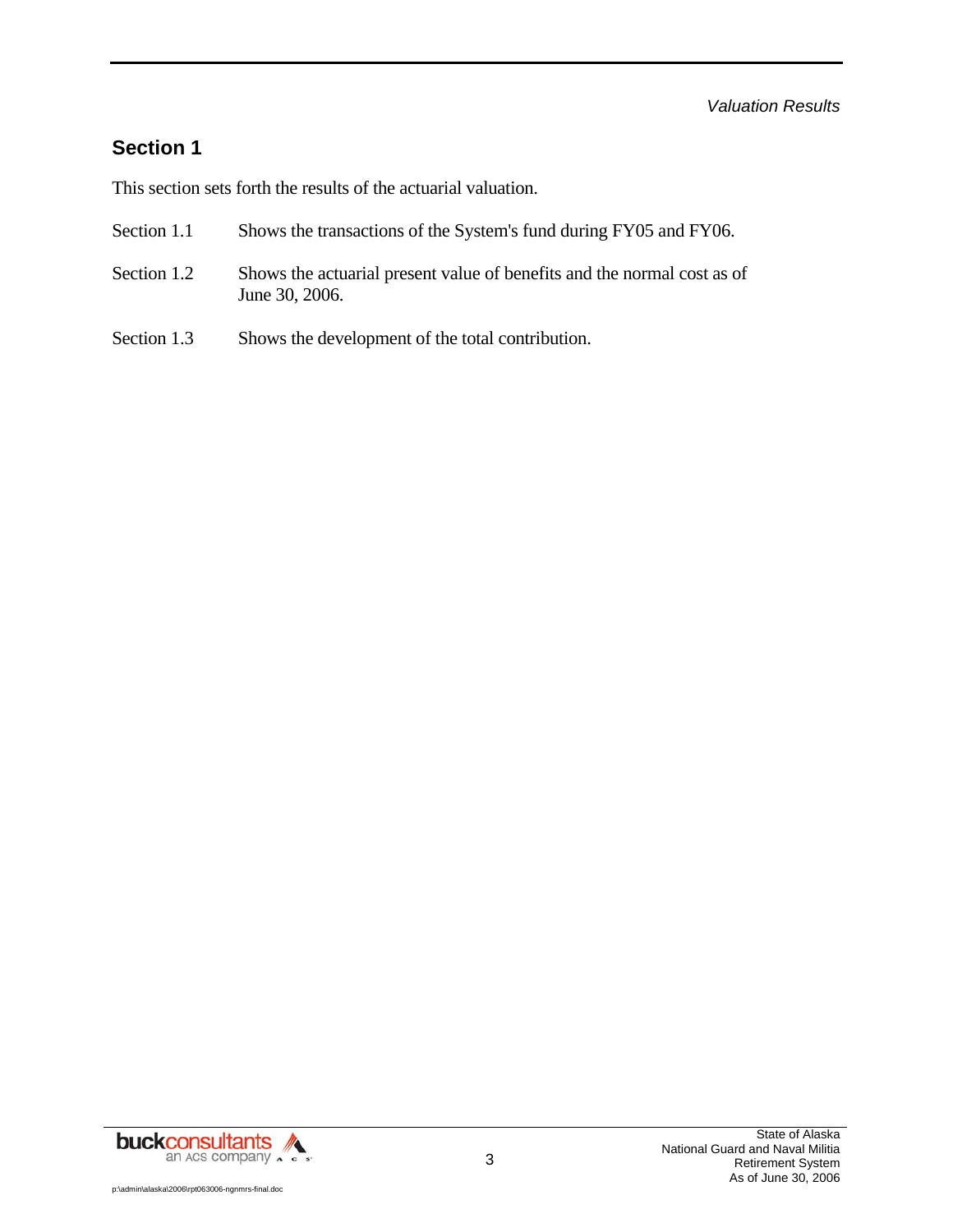#### *Valuation Results*

# **1.1(a) Statement of Net Assets**

| Net Assets as of June 30                      | 2005             | 2006 |            |  |
|-----------------------------------------------|------------------|------|------------|--|
| Assets:                                       |                  |      |            |  |
| 1. Cash and Cash Equivalents                  | \$<br>24,556     | \$   | 24,997     |  |
| 2. Domestic Equity Pool                       | 4,511,413        |      | 4,971,107  |  |
| 3. Retirement Fixed Income Pool               | 0                |      | 0          |  |
| 4. International Equity Pool                  | 1,803,186        |      | 2,034,314  |  |
| 5. External Domestic Fixed Income Pool        | 8,261,554        |      | 8,642,845  |  |
| 6. Total Assets $(1) + (2) + (3) + (4) + (5)$ | 14,600,709       |      | 15,673,263 |  |
| Liabilities:                                  |                  |      |            |  |
| 7. Accrued expenses                           | 62,115           |      | 77,749     |  |
| 8. Due to State of Alaska General Fund        | 32,342           |      | 7,945      |  |
| 9. Total Liabilities $(7) + (8)$              | 94,457           |      | 85,694     |  |
| <b>Total Net Assets</b> $(6) - (9)$           | \$<br>14,506,252 | \$   | 15,587,569 |  |

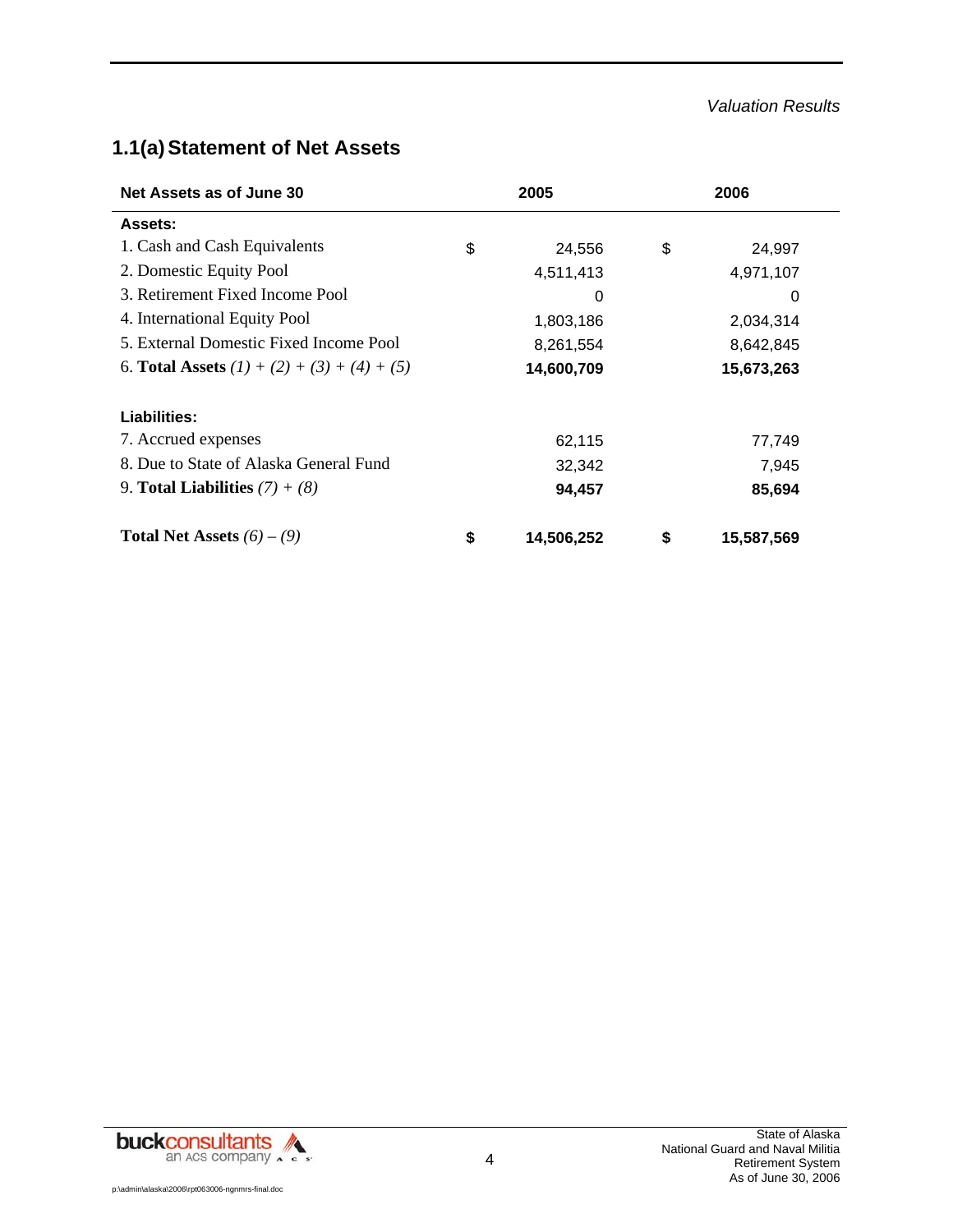#### *Valuation Results*

# **1.1(b) Statement of Changes in Net Assets**

| Change in Net Assets as of June 30                                  | 2005             | 2006             |  |  |
|---------------------------------------------------------------------|------------------|------------------|--|--|
|                                                                     |                  |                  |  |  |
| <b>Receipts:</b>                                                    |                  |                  |  |  |
| <b>Employer Contributions</b>                                       | \$<br>1,996,800  | \$<br>2,053,800  |  |  |
| Investment Income<br>2.                                             | 1,047,150        | 963,337          |  |  |
| 3. Total Receipts $(1) + (2)$                                       | 3,043,950        | 3,017,137        |  |  |
| <b>Disbursements:</b>                                               |                  |                  |  |  |
| 4. Retirement Benefits                                              | \$<br>1,745,064  | \$<br>1,740,146  |  |  |
| 5. Administrative Expenses                                          | 85,633           | 110,428          |  |  |
| <b>Investment Expenses</b><br>6.                                    | 98,056           | 85,246           |  |  |
| <b>Total Disbursements</b> $(4) + (5) + (6)$<br>7.                  | 1,928,753        | 1,935,820        |  |  |
| 8. Net Income $(3) - (7)$                                           | \$<br>1,115,197  | \$<br>1,081,317  |  |  |
| Net Assets Available for Benefits<br>9.<br>at beginning of year     | 13,391,055       | 14,506,252       |  |  |
| 10. Net Assets Available for Benefits<br>at end of year $(8) + (9)$ | \$<br>14,506,252 | \$<br>15,587,569 |  |  |
| Estimated Investment Return,<br>Net of All Expenses                 | 6.4%             | 5.2%             |  |  |

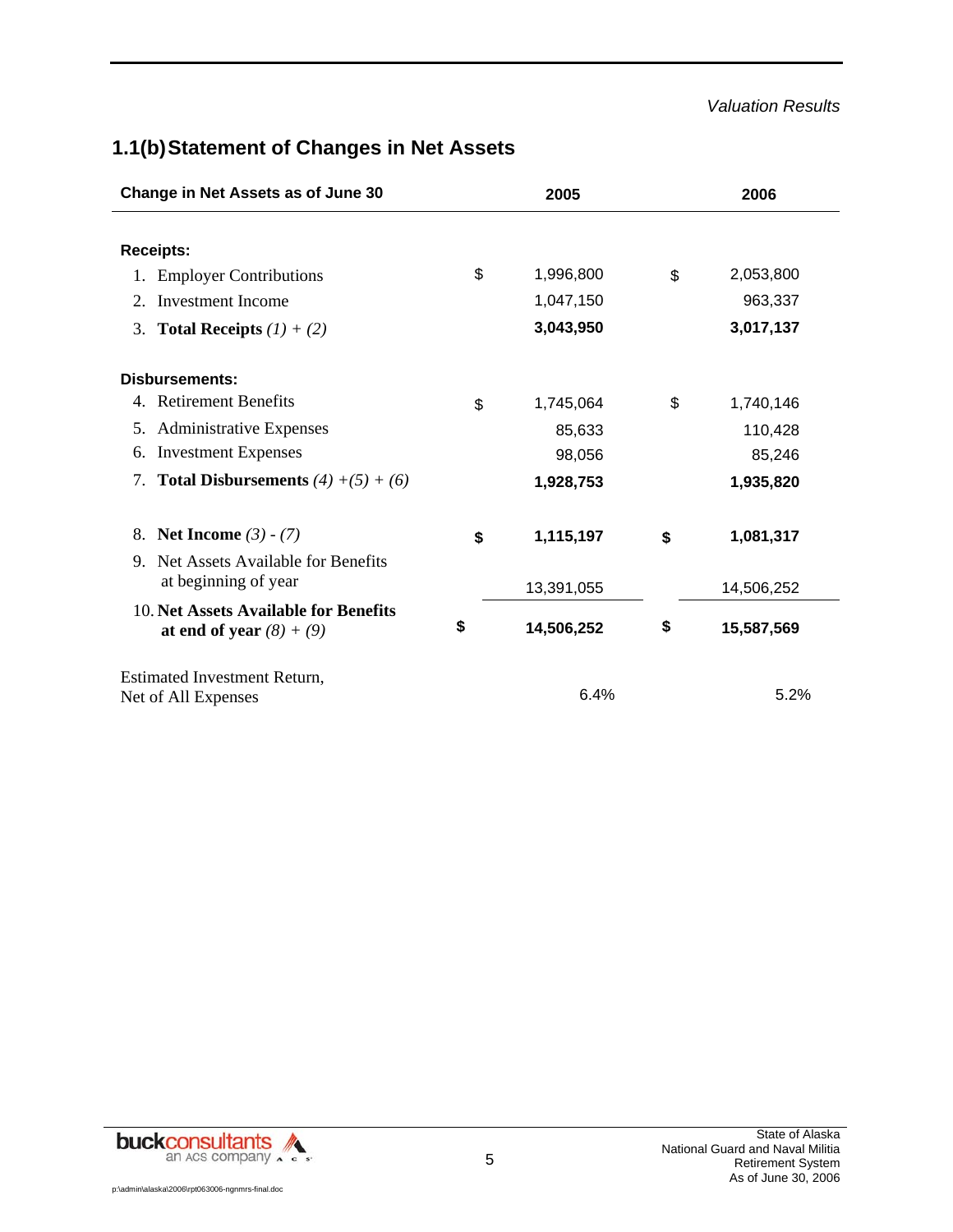### **1.2 Actuarial Present Values**

| As of June 30, 2006                                                       | <b>Normal</b><br>Cost | <b>Accrued</b><br>Liability |
|---------------------------------------------------------------------------|-----------------------|-----------------------------|
| <b>Active Members</b>                                                     |                       |                             |
| 1. Retirement Benefits                                                    | \$<br>605,500         | \$<br>10,145,154            |
| 2. Termination Benefits <sup>1</sup>                                      | 106,135               | 1,465,836                   |
| 3. Death Benefits                                                         | 27,210                | 238,013                     |
| 4. Disability Benefits                                                    | 11,913                | 194,605                     |
| <b>5. Total Active Actuarial Present Value</b><br>$(1) + (2) + (3) + (4)$ | \$<br>750,758         | \$<br>12,043,608            |
| <b>Inactive Members</b>                                                   |                       |                             |
| 6. Vested Terminated                                                      |                       | \$<br>9,348,912             |
| 7. Retirees (including QDROs)                                             |                       | 4,065,069                   |
| 8. Total Inactive Actuarial Present Value $(6) + (7)$                     |                       | \$<br>13,413,981            |
| <b>Total Actuarial Present Value</b> $(5) + (8)$                          |                       | \$<br>25,457,589            |

<sup>&</sup>lt;sup>1</sup> Members who terminate before assumed retirement age, but after completing 20 years of service.



l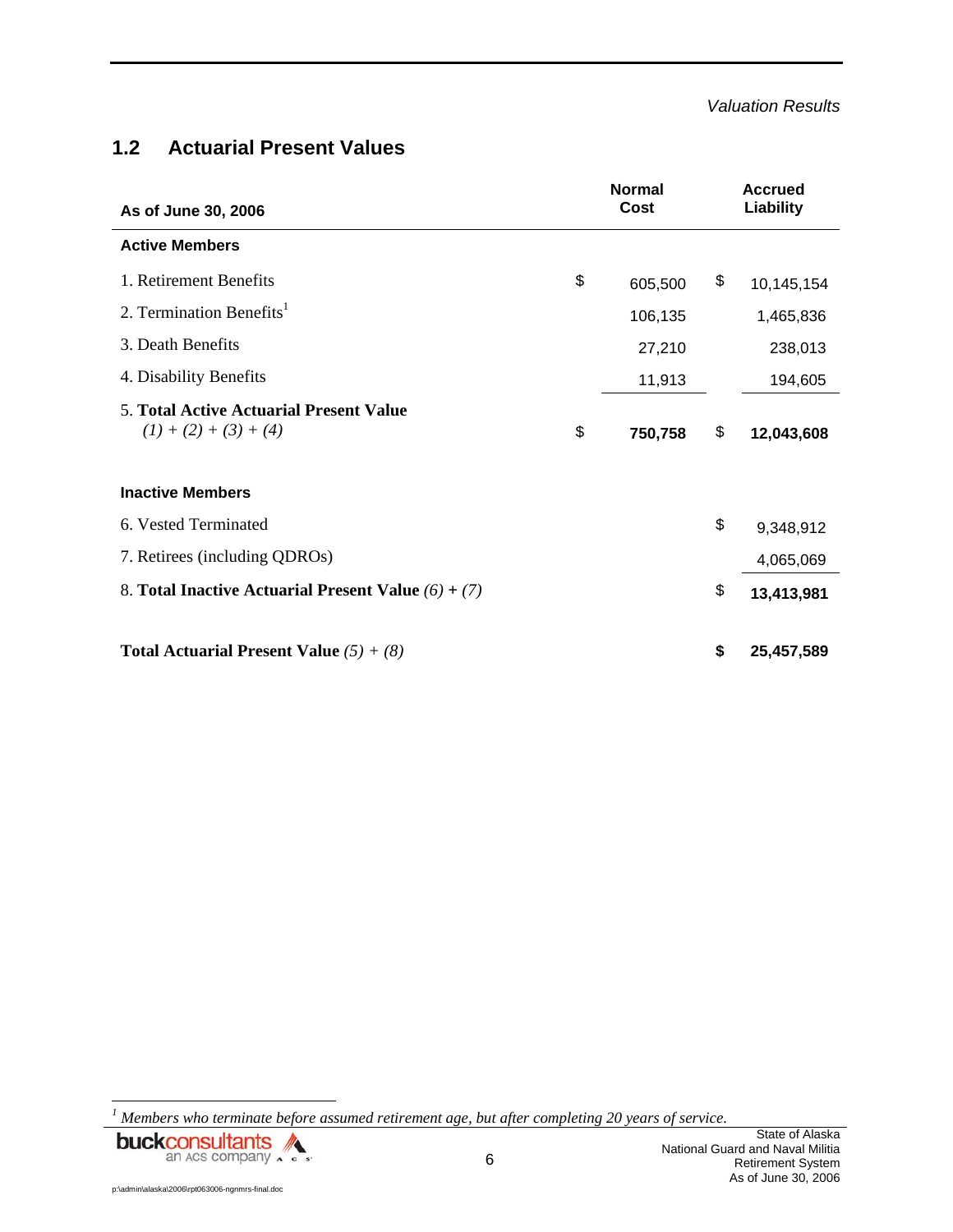*Valuation Results* 

# **1.3 Calculation of Total Contribution Amount – FY09 and FY10**

| 1. Accrued Liability                                                               | \$<br>25,457,589 |
|------------------------------------------------------------------------------------|------------------|
| 2. Assets                                                                          | 15,587,569       |
| 3. Total Unfunded Accrued Liability, $(1) - (2)$                                   | \$<br>9,870,020  |
| 4. Amortization Factor (7.0 years)<br>(assuming payments at beginning of the year) | 5.729974         |
| 5. Past Service Payment, $(3) \div (4)$                                            | \$<br>1,722,524  |
| 6. Normal Cost                                                                     | 750,758          |
| 7. Total Contribution, $(5) + (6)$                                                 | \$<br>2,473,282  |

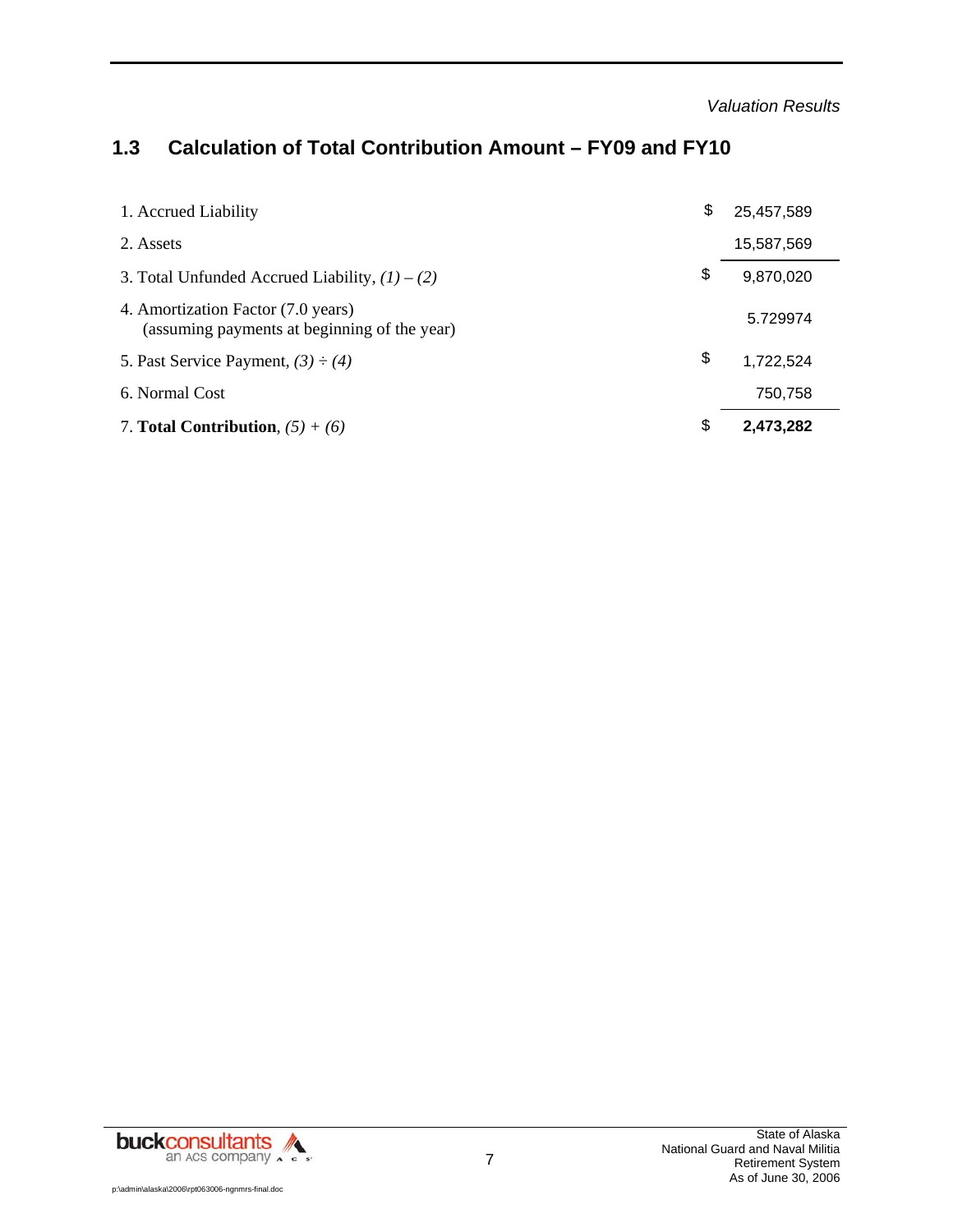# **Section 2**

This section contains supplementary information on retirement benefits that is required to be disclosed in financial statements to comply with Statement No. 25 of the Governmental Accounting Standards Board (GASB No. 25)

- Section 2.1 Presents the Schedule of Employer Contributions.
- Section 2.2 Presents the Schedule of Funding Progress.

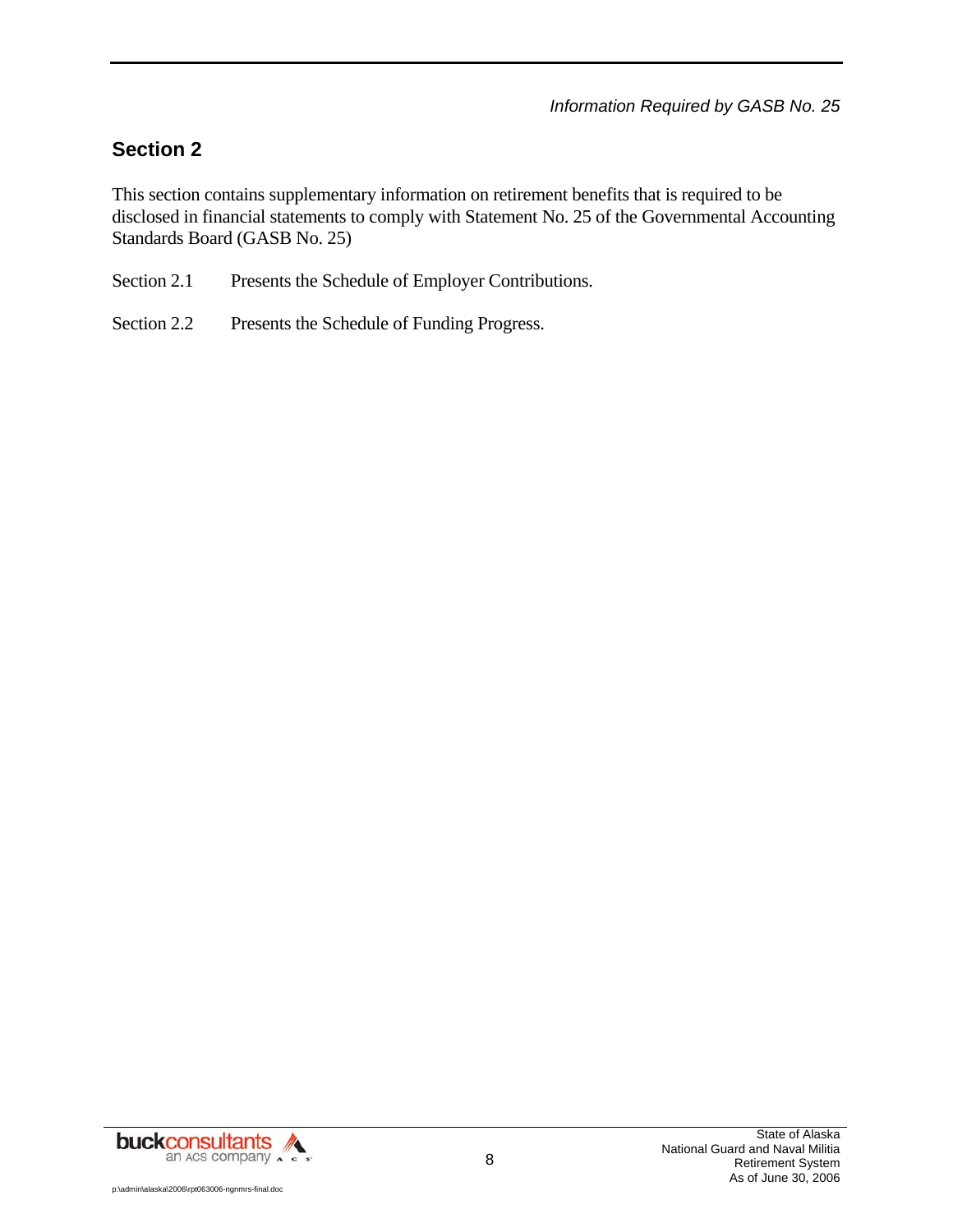# **2.1 Schedule of Employer Contributions**

| <b>Fiscal</b><br><b>Year Ended</b><br>June 30 | <b>Annual Required</b><br><b>Contribution</b> | <b>Actual Annual</b><br><b>Contribution</b> | Percentage<br><b>Contributed</b> |    | Supplemental<br>Contributions <sup>2</sup> |  |
|-----------------------------------------------|-----------------------------------------------|---------------------------------------------|----------------------------------|----|--------------------------------------------|--|
| 1996                                          | \$<br>1,359,862                               | \$<br>1,104,400                             | 81.2%                            | \$ | 8,000,000                                  |  |
| 1997                                          | 1,626,000                                     | 1,434,900                                   | 88.2%                            |    | $\mathbf 0$                                |  |
| 1998                                          | 1,626,000                                     | 1,434,900                                   | 88.2%                            |    | 0                                          |  |
| 1999                                          | 1,104,519                                     | 1,104,519                                   | 100.0%                           |    | $\mathbf 0$                                |  |
| 2000                                          | 1,104,519                                     | 1,104,500                                   | 100.0%                           |    | $\mathbf 0$                                |  |
| 2001                                          | 879,784                                       | 879,800                                     | 100.0%                           |    | 0                                          |  |
| 2002                                          | 879,784                                       | 879,800                                     | 100.0%                           |    | 0                                          |  |
| 2003                                          | 1,322,502                                     | 1,322,500                                   | 100.0%                           |    | 0                                          |  |
| 2004                                          | 1,322,502                                     | 1,322,500                                   | 100.0%                           |    | 0                                          |  |
| 2005                                          | 2,025,257                                     | 1,996,800                                   | 98.6%                            |    | $\Omega$                                   |  |
| 2006                                          | 2,025,257                                     | 2,053,800                                   | 101.4%                           |    | 0                                          |  |

 *2 During the year ended June 30, 1996, the Plan received an \$8,000,000 supplemental appropriation from the State of Alaska General Fund to increase Plan funding. This appropriation was in addition to the amount designated for the 1996 actuarial required contribution. The original contribution requirements for the years ended June 30, 1998 and 1997 were calculated to be \$2,584,919. These contribution requirements were revised to \$1,626,000 as a result of the supplemental contribution in fiscal year 1996.* 

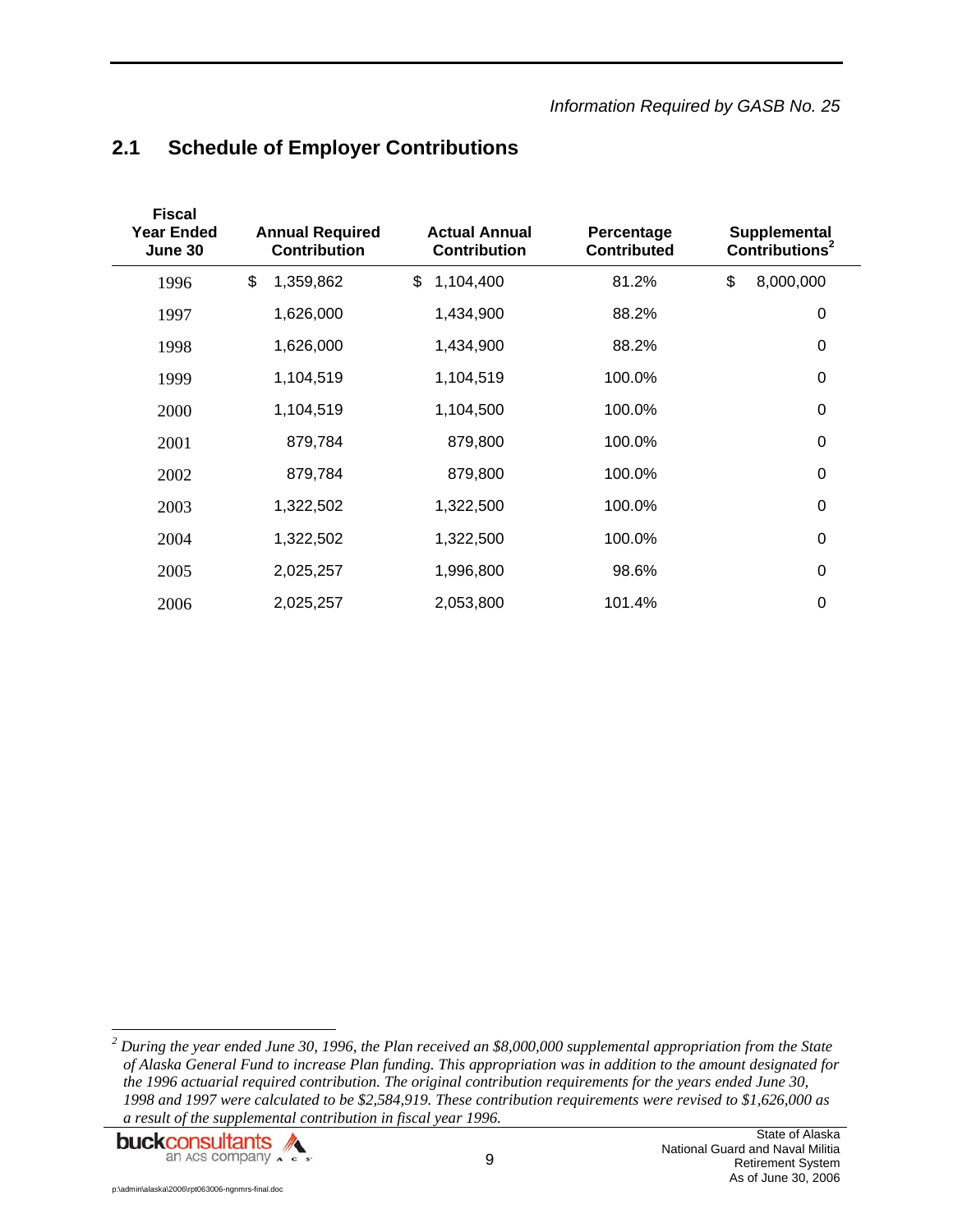### **2.2 Schedule of Funding Progress**

| <b>Actuarial</b><br><b>Valuation</b><br>Date | <b>Actuarial</b><br>Value of<br><b>Assets</b><br>(a) | <b>Actuarial</b><br><b>Accrued</b><br><b>Liabilities</b><br>$(AAL)^3$<br>(b) | Unfunded<br><b>AAL (UAAL)</b><br>$(b - a)$ | <b>Funded</b><br>Ratio<br>$(a \div b)$ | Covered<br><b>Payroll</b><br>(c) | UAAL as a<br>Percentage<br>of Covered<br><b>Payroll</b><br>$((b - a) \div c)$ |
|----------------------------------------------|------------------------------------------------------|------------------------------------------------------------------------------|--------------------------------------------|----------------------------------------|----------------------------------|-------------------------------------------------------------------------------|
| June 30, 1996                                | \$<br>9,948,108                                      | 12,511,803<br>\$                                                             | \$<br>2,563,695                            | 79.5%                                  | N/A                              | N/A                                                                           |
| June 30, 1998                                | 12,671,276                                           | 14,252,184                                                                   | 1,580,908                                  | 88.9%                                  | N/A                              | N/A                                                                           |
| June 30, 2000                                | 13,734,397                                           | 17.967.471                                                                   | 4,233,074                                  | 76.4%                                  | N/A                              | N/A                                                                           |
| June 30, 2002                                | 12,114,025                                           | 20,545,214                                                                   | 8,431,189                                  | 59.0%                                  | N/A                              | N/A                                                                           |
| June 30, 2004                                | 13,391,055                                           | 19,749,305                                                                   | 6,358,250                                  | 67.8%                                  | N/A                              | N/A                                                                           |
| June 30, 2006                                | 15.587.569                                           | 25.457.589                                                                   | 9,870,020                                  | 61.2%                                  | N/A                              | N/A                                                                           |

### **2.3 Actuarial Assumptions, Methods and Additional Information**

| <b>Valuation Date</b>                                      | June 30, 2006                                            |
|------------------------------------------------------------|----------------------------------------------------------|
| <b>Actuarial Cost Method</b>                               | Entry Age Normal                                         |
| <b>Amortization Method</b>                                 | Level dollar, closed                                     |
| <b>Amortization Period</b>                                 | 20 years less average military service of active members |
| <b>Asset Valuation Method</b>                              | 5-year smoothed market                                   |
| <b>Actuarial Assumptions</b><br>Investment rate of return* | 7.25% per annum                                          |
| Projected salary increases                                 | <b>None</b>                                              |
| Cost-of-living adjustment                                  | None                                                     |

\* Includes inflation at 3.50% per annum.



<sup>&</sup>lt;sup>3</sup><br><sup>3</sup> Prior to the June 30, 2006 valuation, Projected Unit Credit was the actuarial cost method used to determine *actuarial accrued liability. Effective for the June 30, 2006 valuation, the Entry Age Normal Level Dollar Cost Method is used.*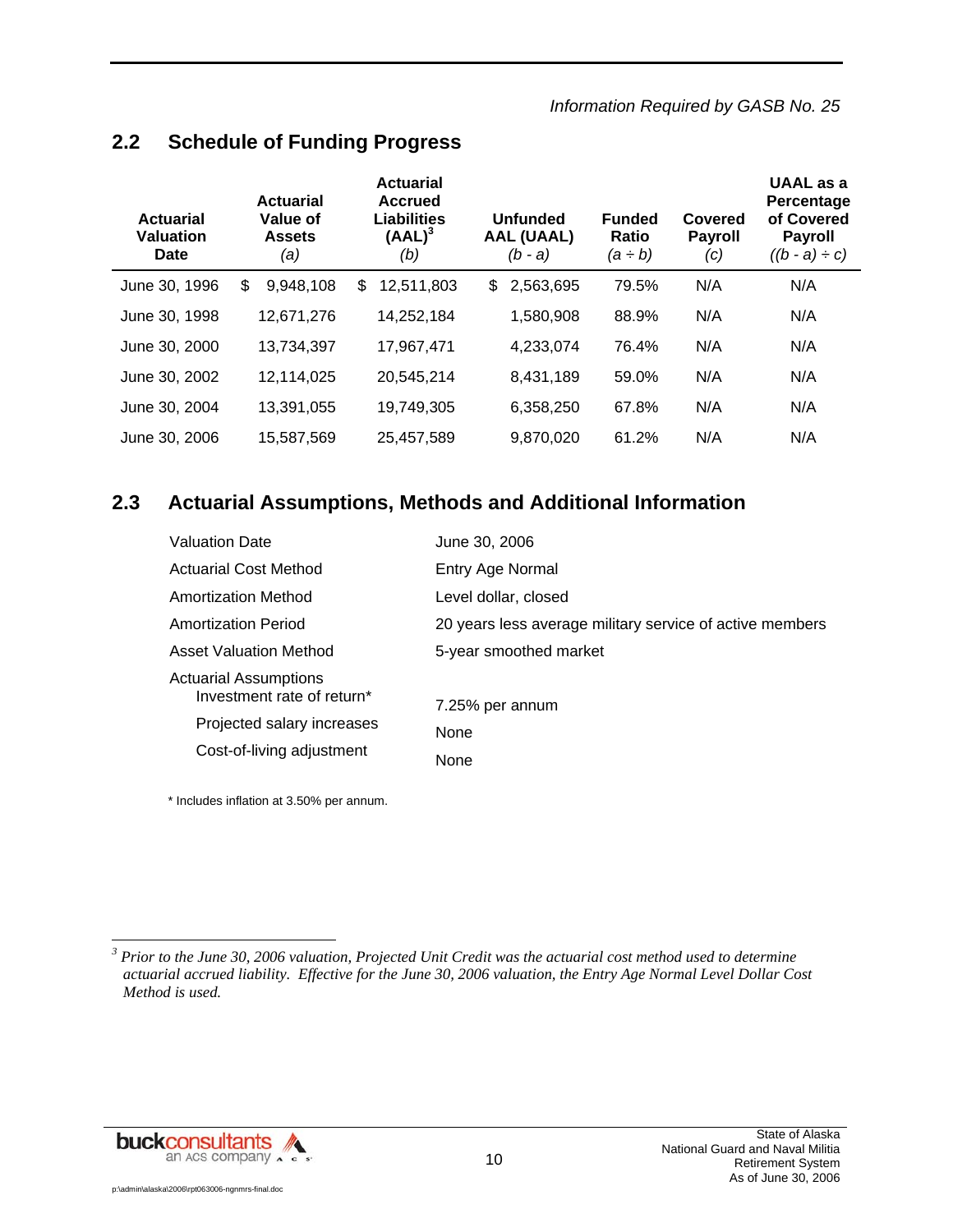### **Section 3**

In this section, the basis of the valuation is presented and described. This information -- the provisions of the System and the census of members – is the foundation of the valuation, since these are the present facts upon which benefit payments will depend.

Employee data was provided by the System. This information would customarily not be verified by a plan's actuary. We have reviewed the data for internal consistencies and made best estimates of the missing or inconsistent data.

A summary of the System's provisions is provided in Section 3.1 and member census information is shown in Sections 3.2 and 3.3.

The valuation is based upon the premise that the System will continue in existence, so that future events must also be considered. These future events are assumed to occur in accordance with the actuarial assumptions and concern such events as the earnings of the fund, the number of members who will retire, die, terminate their services, their ages at such termination and their expected benefits.

The actuarial assumptions and methods, which have been adopted to guide the sponsor in funding the System in a reasonable and acceptable manner, are described in Section 3.4.

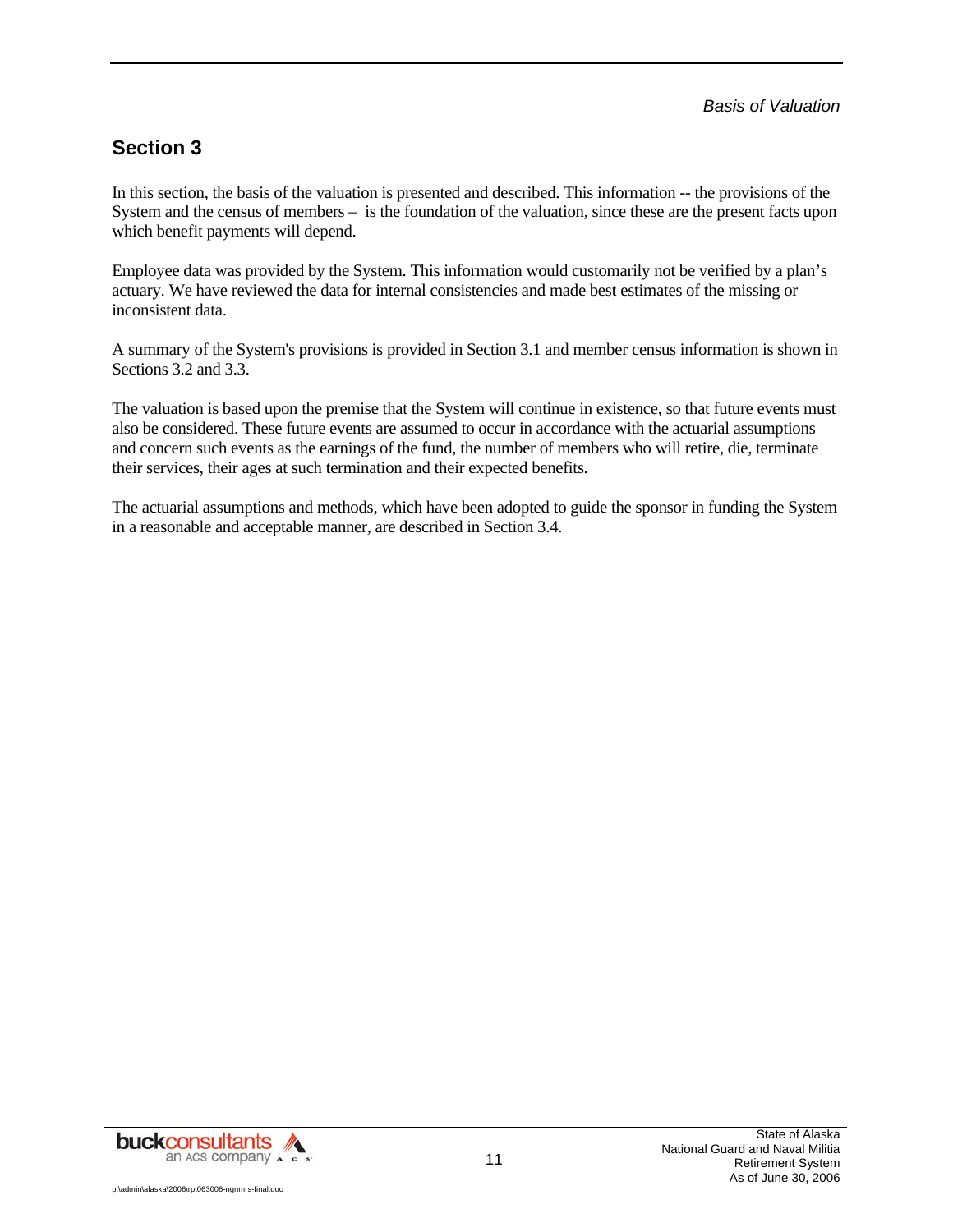*Basis of Valuation* 

### **3.1 Summary of System Provisions**

#### **1. Effective Date**

January 1, 1973.

#### **2. Members Included**

Members of the Alaska National Guard who were active on or after January 1, 1973, and members of the Alaska Naval Militia who were active on or after July 1, 1980.

#### **3. Retirement**

(a) Eligibility:

Members are eligible for voluntary retirement after completing 20 years of satisfactory service in the Alaska National Guard, Alaska Naval Militia or U.S. Armed Forces, and the reserve of them or any combination of that service if they have at least five years of Alaska National Guard or Naval Militia service. Credit is also allowed for Territorial Guard service rendered to the former territory of Alaska.

Members are eligible for involuntary retirement at any time assuming there has been no misconduct.

(b) Benefit:

Eligible members may elect to receive:

- (i) monthly benefits of \$100 which are payable for a period equal to the number of months that they were active members;
- (ii) a lump sum benefit equal to the actuarial equivalent of (i); or
- (iii) monthly payments until age 72 equal to the actuarial equivalent of (i).

#### **4. Vesting**

Members are 100% vested after 20 years of total service in the Alaska National Guard, Alaska Naval Militia, U.S. Armed Forces or Reserves, or any combination of that service if members have at least five years of Alaska National Guard or Naval Militia service.



12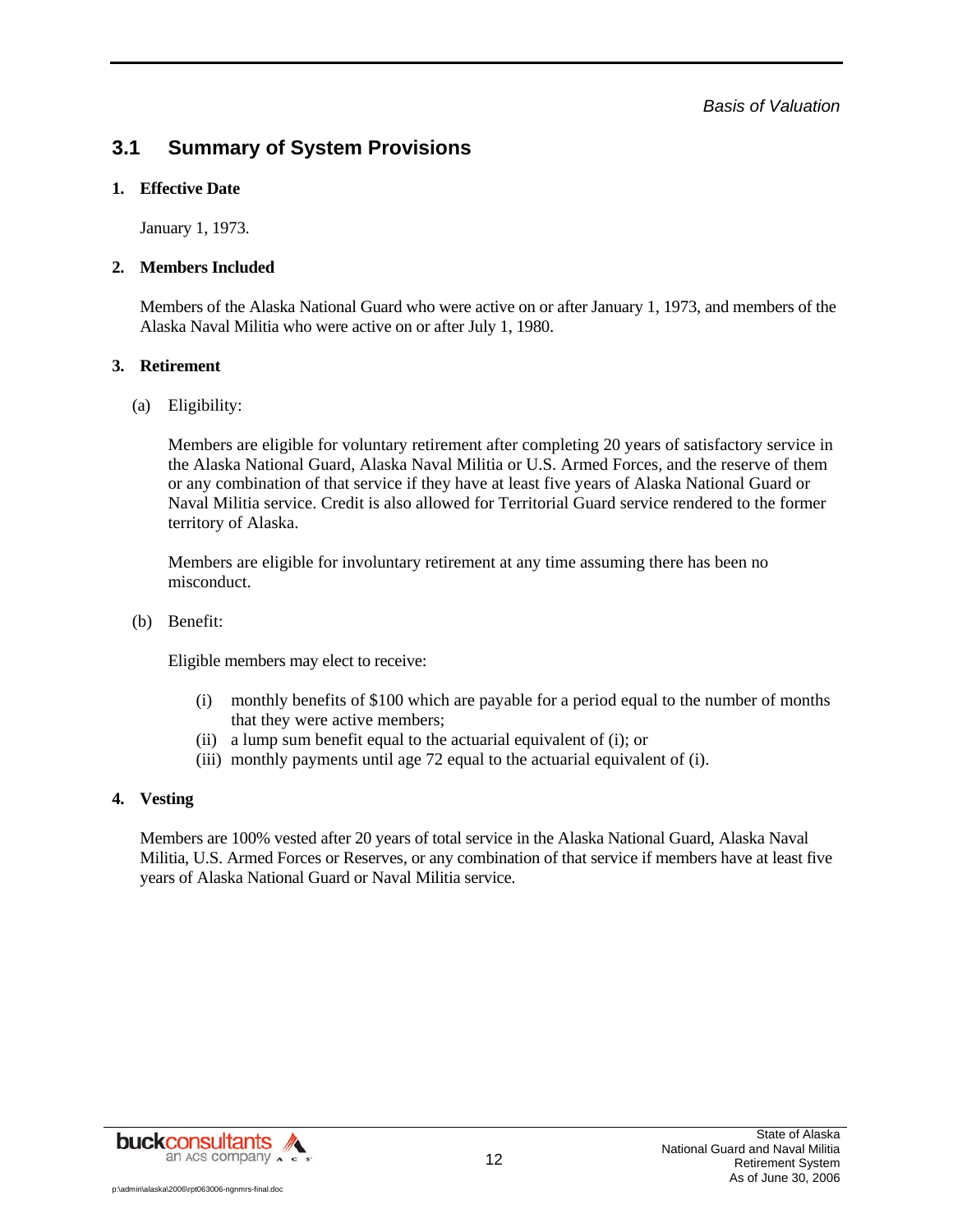## **3.1 Summary of System Provisions** *(continued)*

#### **5. Death Benefits**

- (a) Active Members: If the member has at least five years of active service in the Alaska National Guard or Naval Militia, the designated beneficiary will receive a lump sum benefit equal to the benefit in 3(b) above.
- (b) Retired or Terminated Vested Members:

The designated beneficiary will receive a lump benefit equal to the remaining benefits payable in 3(b) above.

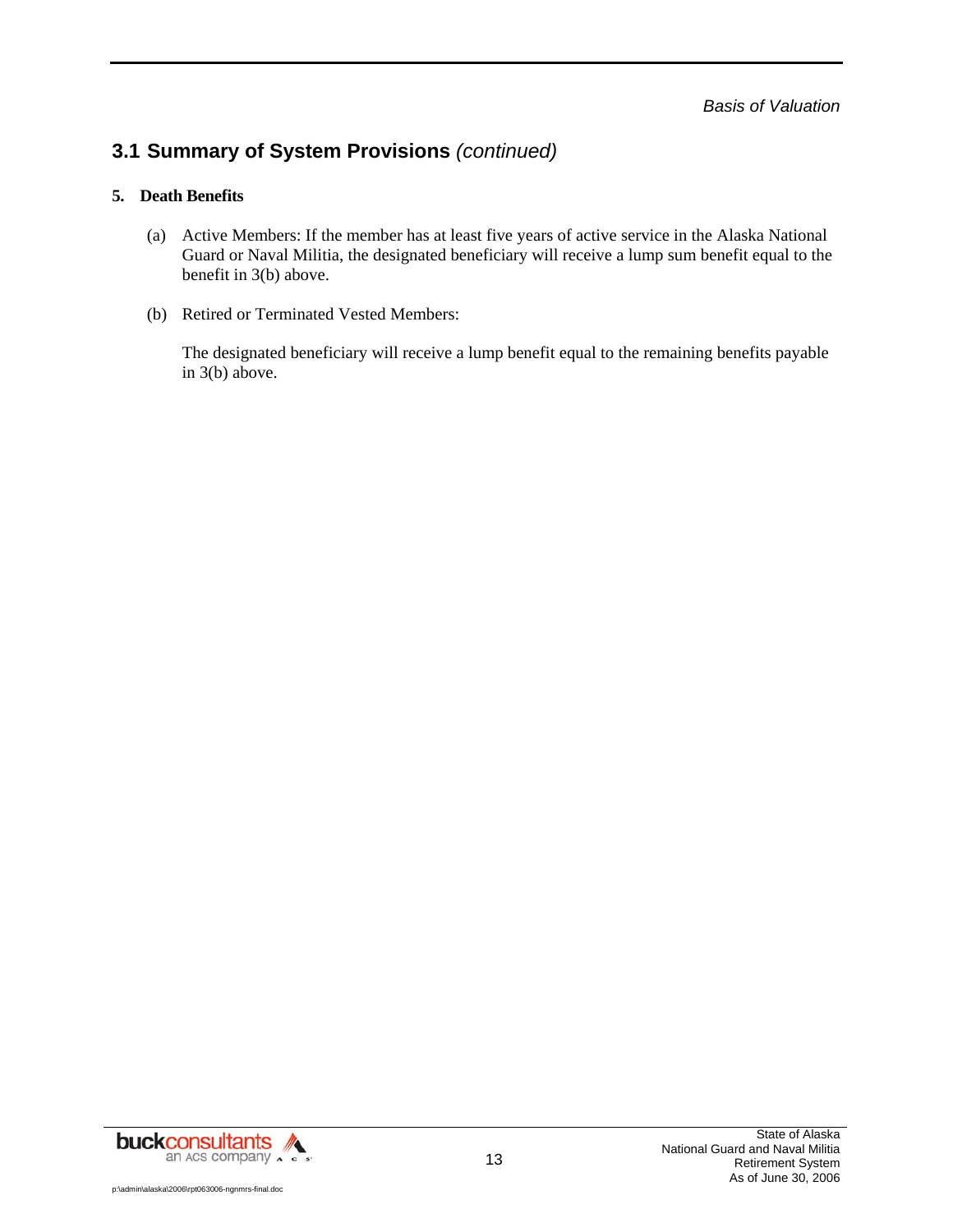# **3.2 Participant Census Information**

| <b>Census Information as of June 30</b> | 2004  | 2006  |
|-----------------------------------------|-------|-------|
| <b>Active Air Guard Members</b>         |       |       |
| Number                                  | 1,910 | 1,909 |
| Average Age                             | 36.15 | 36.10 |
| Average Alaska Guard Service            | 7.74  | 8.01  |
| <b>Average Total Military Service</b>   | 14.37 | 14.46 |
| <b>Active Army Guard Members</b>        |       |       |
| Number                                  | 1,875 | 1,871 |
| Average Age                             | 33.89 | 33.17 |
| Average Alaska Guard Service            | 5.44  | 5.96  |
| <b>Average Total Military Service</b>   | 9.32  | 11.31 |
| <b>Active Naval Militia Members</b>     |       |       |
| Number                                  | 81    | 66    |
| Average Age                             | 41.51 | 40.16 |
| Average Alaska Militia Service          | 8.14  | 6.70  |
| <b>Average Total Military Service</b>   | 12.14 | 12.39 |
| <b>Vested Terminated Members</b>        |       |       |
| Number                                  | 704   | 936   |
| Average Age                             | 51.79 | 52.51 |
| Average Alaska Guard Service            | 14.92 | 14.99 |
| <b>Average Total Military Service</b>   | 24.85 | 24.66 |
| <b>Retirees (including QDROs)</b>       |       |       |
| Number                                  | 475   | 506   |
| Average Age                             | 60.75 | 59.50 |
| <b>Average Years Remaining</b>          | 10.47 | 11.27 |

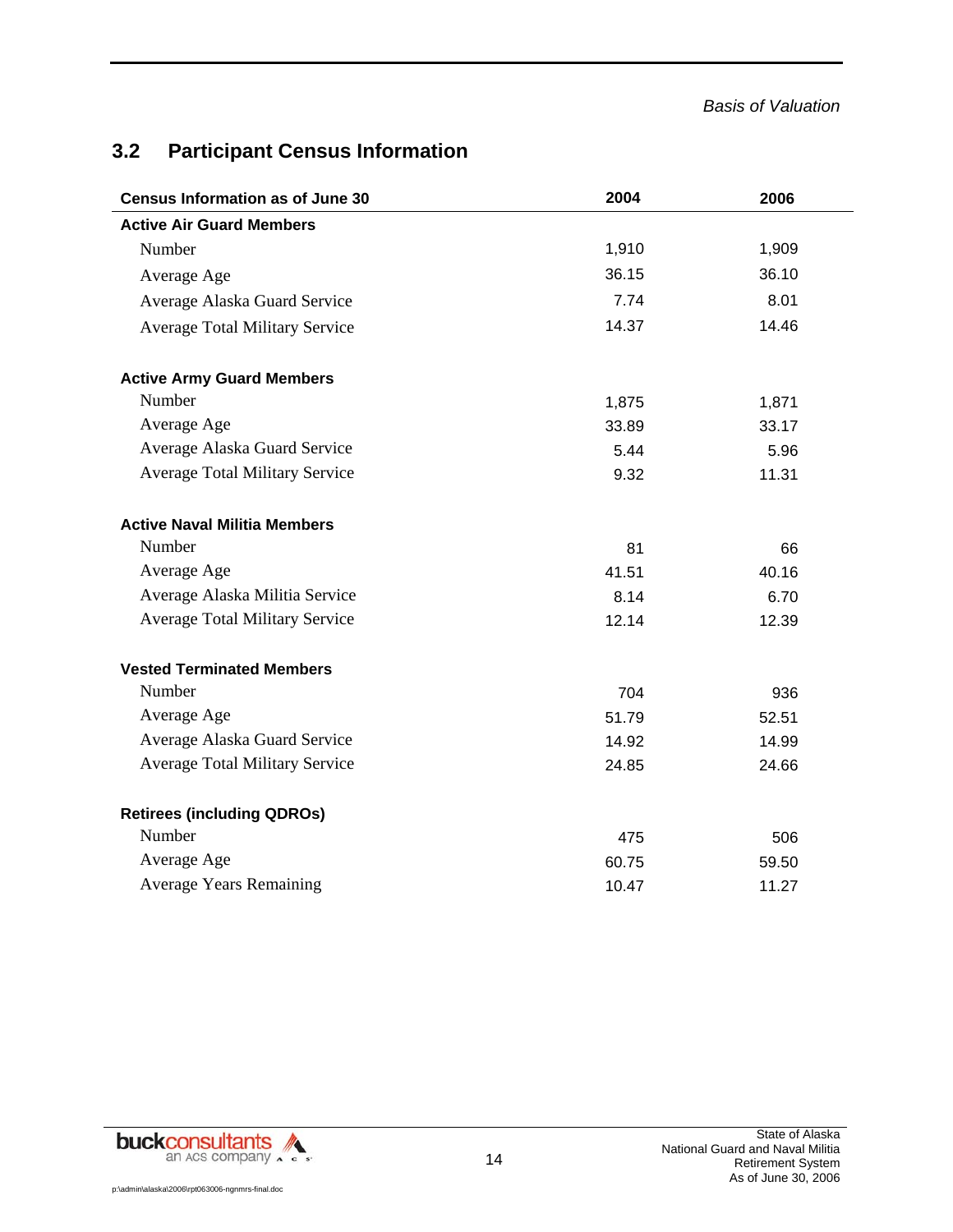|              |         |                | State of Alaska National Guard - All Actives |           |                               | Valuation Date 6/30/2006 |          |                |          |              |
|--------------|---------|----------------|----------------------------------------------|-----------|-------------------------------|--------------------------|----------|----------------|----------|--------------|
|              |         |                |                                              |           | <b>Total Military Service</b> |                          |          |                |          |              |
| Age<br>Group | $0 - 4$ | $5-9$          | $10 - 14$                                    | $15 - 19$ | 20-24                         | 25-29                    | 30-34    | 35-39          | $40+$    | <b>Total</b> |
| $0 - 19$     | 188     | $\overline{0}$ | 0                                            | $\Omega$  | $\overline{0}$                | $\Omega$                 | 0        | 0              | $\Omega$ | 188          |
| 20-24        | 413     | 201            | ◢                                            | 0         |                               | 0                        | 0        | 0              | 0        | 616          |
| 25-29        | 114     | 374            | 86                                           | 0         | 0                             | 0                        | 0        | 0              | $\Omega$ | 574          |
| 30-34        | 48      | 131            | 283                                          | 100       | 0                             | 0                        |          | 0              | 0        | 563          |
| 35-39        | 34      | 55             | 136                                          | 361       | 108                           | 0                        | 0        | 0              | 0        | 694          |
| 40-44        | 4       | 32             | 50                                           | 190       | 268                           | 64                       | 0        | 0              | 0        | 608          |
| 45-49        | 1       | 6              | 19                                           | 47        | 115                           | 132                      | 23       | 0              | 0        | 343          |
| 50-54        | 0       |                | $\overline{2}$                               | 20        | 49                            | 50                       | 53       | 5              | 0        | 180          |
| 55-59        | 1       | 2              | 0                                            | 3         | 13                            | 18                       | 12       | 22             |          | 72           |
| 60-64        | 0       | $\Omega$       | 0                                            | $\Omega$  |                               | 2                        | $\Omega$ | $\overline{2}$ | 2        |              |
| 65-69        | 0       | $\Omega$       | 0                                            |           | 0                             | $\Omega$                 | 0        | 0              | 0        |              |
| 70-74        | 0       | $\Omega$       | 0                                            | 0         | 0                             | 0                        | 0        | 0              | $\Omega$ | 0            |
| $75+$        | 0       | $\Omega$       | 0                                            | 0         | 0                             | 0                        | 0        | 0              | 0        | $\Omega$     |
| <b>Total</b> | 803     | 802            | 577                                          | 722       | 555                           | 266                      | 89       | 29             | 3        | 3,846        |

# **3.3 (a) Distributions of Active Participants – All Actives**

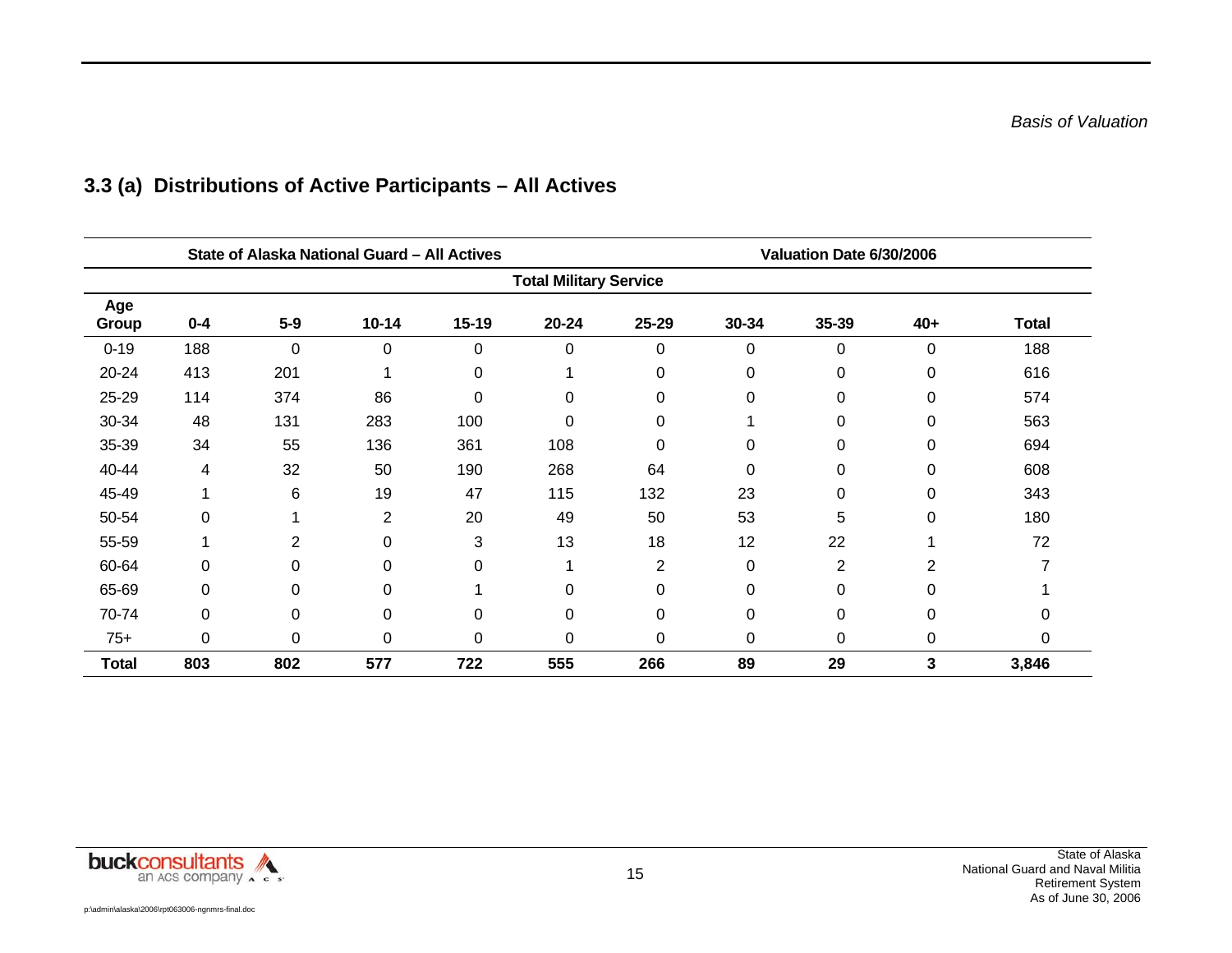|              |         |          | State of Alaska National Guard - Air Actives |           |                               | Valuation Date 6/30/2006 |          |       |          |              |
|--------------|---------|----------|----------------------------------------------|-----------|-------------------------------|--------------------------|----------|-------|----------|--------------|
|              |         |          |                                              |           | <b>Total Military Service</b> |                          |          |       |          |              |
| Age<br>Group | $0 - 4$ | $5-9$    | $10 - 14$                                    | $15 - 19$ | $20 - 24$                     | 25-29                    | 30-34    | 35-39 | $40+$    | <b>Total</b> |
| $0 - 19$     | 40      | $\Omega$ | 0                                            | $\Omega$  | 0                             | $\Omega$                 | $\Omega$ | 0     | $\Omega$ | 40           |
| 20-24        | 163     | 73       | 4                                            | 0         |                               | $\Omega$                 | 0        | 0     | 0        | 238          |
| 25-29        | 43      | 182      | 46                                           | 0         | 0                             | $\Omega$                 | 0        | 0     | $\Omega$ | 271          |
| 30-34        | 12      | 50       | 179                                          | 54        | 0                             | 0                        |          | 0     | 0        | 296          |
| 35-39        | 6       | 25       | 66                                           | 209       | 70                            | 0                        | 0        | 0     | 0        | 376          |
| 40-44        |         | 10       | 21                                           | 117       | 168                           | 45                       | 0        | 0     | 0        | 362          |
| 45-49        |         |          | 6                                            | 31        | 73                            | 74                       | 12       | 0     | 0        | 198          |
| 50-54        | 0       | 0        | 2                                            | 12        | 23                            | 26                       | 28       | 4     | 0        | 95           |
| 55-59        | 0       |          | 0                                            |           | 7                             | 9                        | 4        | 9     | $\Omega$ | 31           |
| 60-64        | 0       | 0        | 0                                            | 0         | 0                             | 0                        | 0        |       | 0        |              |
| 65-69        | 0       | 0        | 0                                            |           | 0                             | 0                        | 0        | 0     | 0        |              |
| 70-74        | 0       | 0        | 0                                            | 0         | 0                             | $\Omega$                 | 0        | 0     | $\Omega$ |              |
| $75+$        | 0       | $\Omega$ | 0                                            | 0         | 0                             | $\Omega$                 | 0        | 0     | 0        | 0            |
| <b>Total</b> | 266     | 342      | 321                                          | 425       | 342                           | 154                      | 45       | 14    | 0        | 1,909        |

# **3.3 (b) Distributions of Active Participants – Air Actives**

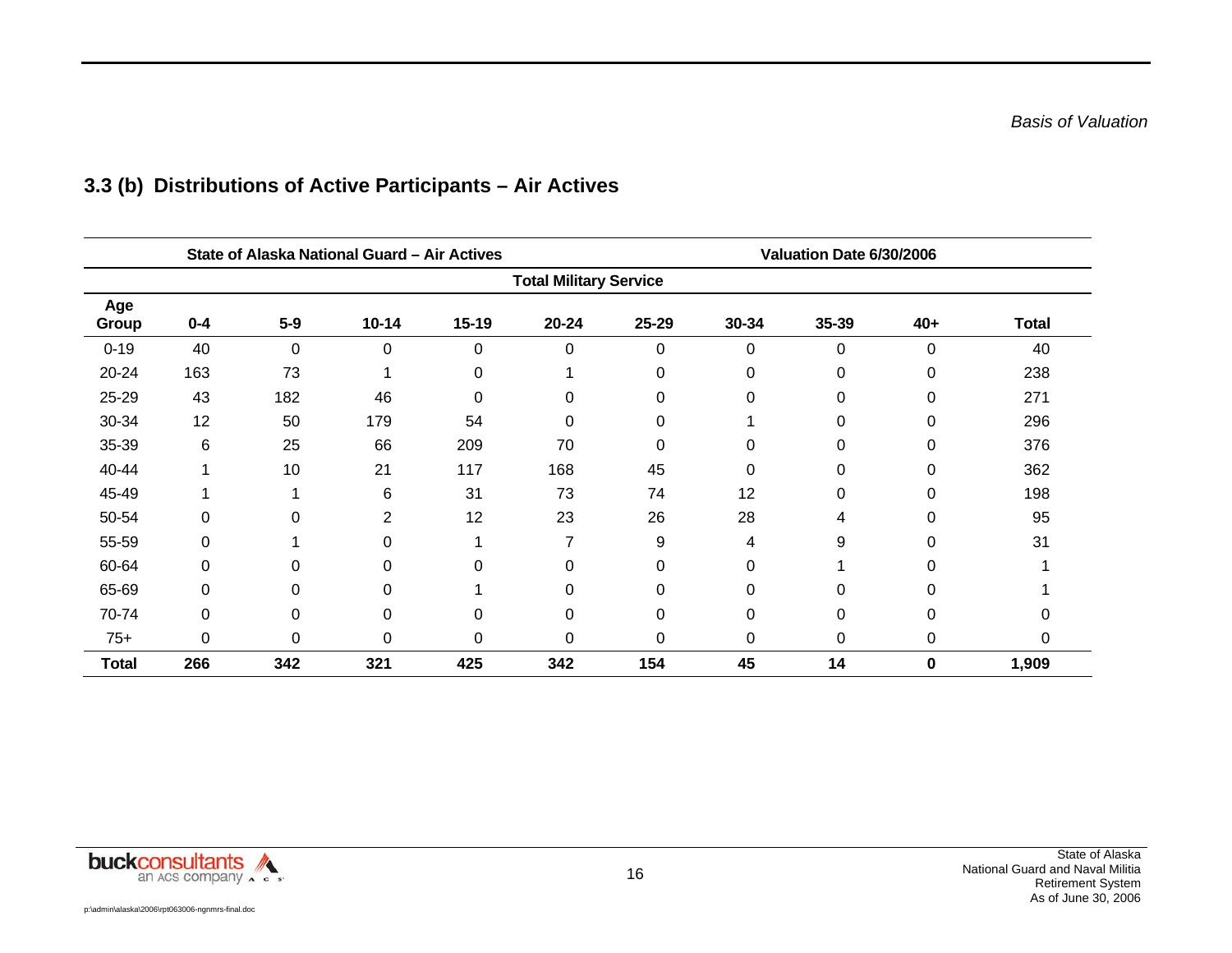|                               | State of Alaska National Guard - Army Actives |          |             |           |             |       | Valuation Date 6/30/2006 |       |             |              |  |
|-------------------------------|-----------------------------------------------|----------|-------------|-----------|-------------|-------|--------------------------|-------|-------------|--------------|--|
| <b>Total Military Service</b> |                                               |          |             |           |             |       |                          |       |             |              |  |
| Age<br>Group                  | $0 - 4$                                       | $5-9$    | $10 - 14$   | $15 - 19$ | 20-24       | 25-29 | 30-34                    | 35-39 | $40+$       | <b>Total</b> |  |
| $0 - 19$                      | 148                                           | 0        | 0           | 0         | 0           | 0     | 0                        | 0     | $\Omega$    | 148          |  |
| 20-24                         | 248                                           | 125      | $\mathbf 0$ | $\Omega$  | 0           | 0     | 0                        | 0     | $\Omega$    | 373          |  |
| 25-29                         | 71                                            | 188      | 40          | 0         | 0           | 0     | 0                        | 0     | 0           | 299          |  |
| 30-34                         | 34                                            | 77       | 101         | 46        | 0           | 0     | 0                        | 0     | $\mathbf 0$ | 258          |  |
| 35-39                         | 22                                            | 26       | 68          | 145       | 37          | 0     | 0                        | 0     | 0           | 298          |  |
| 40-44                         | 2                                             | 19       | 29          | 70        | 98          | 19    | 0                        | 0     | $\mathbf 0$ | 237          |  |
| 45-49                         | 0                                             | 3        | 13          | 16        | 39          | 58    | 11                       | 0     | $\mathbf 0$ | 140          |  |
| 50-54                         | 0                                             |          | 0           | 6         | 20          | 23    | 24                       |       | $\Omega$    | 75           |  |
| 55-59                         | 0                                             |          | 0           |           | 6           | 7     | 8                        | 13    |             | 37           |  |
| 60-64                         | 0                                             | $\Omega$ | 0           | $\Omega$  |             | 2     | 0                        | 1     | 2           | 6            |  |
| 65-69                         | 0                                             | $\Omega$ | 0           | $\Omega$  | 0           | 0     | 0                        | 0     | 0           | 0            |  |
| 70-74                         | 0                                             | $\Omega$ | 0           | 0         | $\mathbf 0$ | 0     | 0                        | 0     | $\Omega$    | 0            |  |
| $75+$                         | 0                                             | $\Omega$ | 0           | $\Omega$  | 0           | 0     | $\Omega$                 | 0     | 0           | 0            |  |
| <b>Total</b>                  | 525                                           | 440      | 251         | 284       | 201         | 109   | 43                       | 15    | 3           | 1,871        |  |

# **3.3 (c) Distributions of Active Participants – Army Actives**

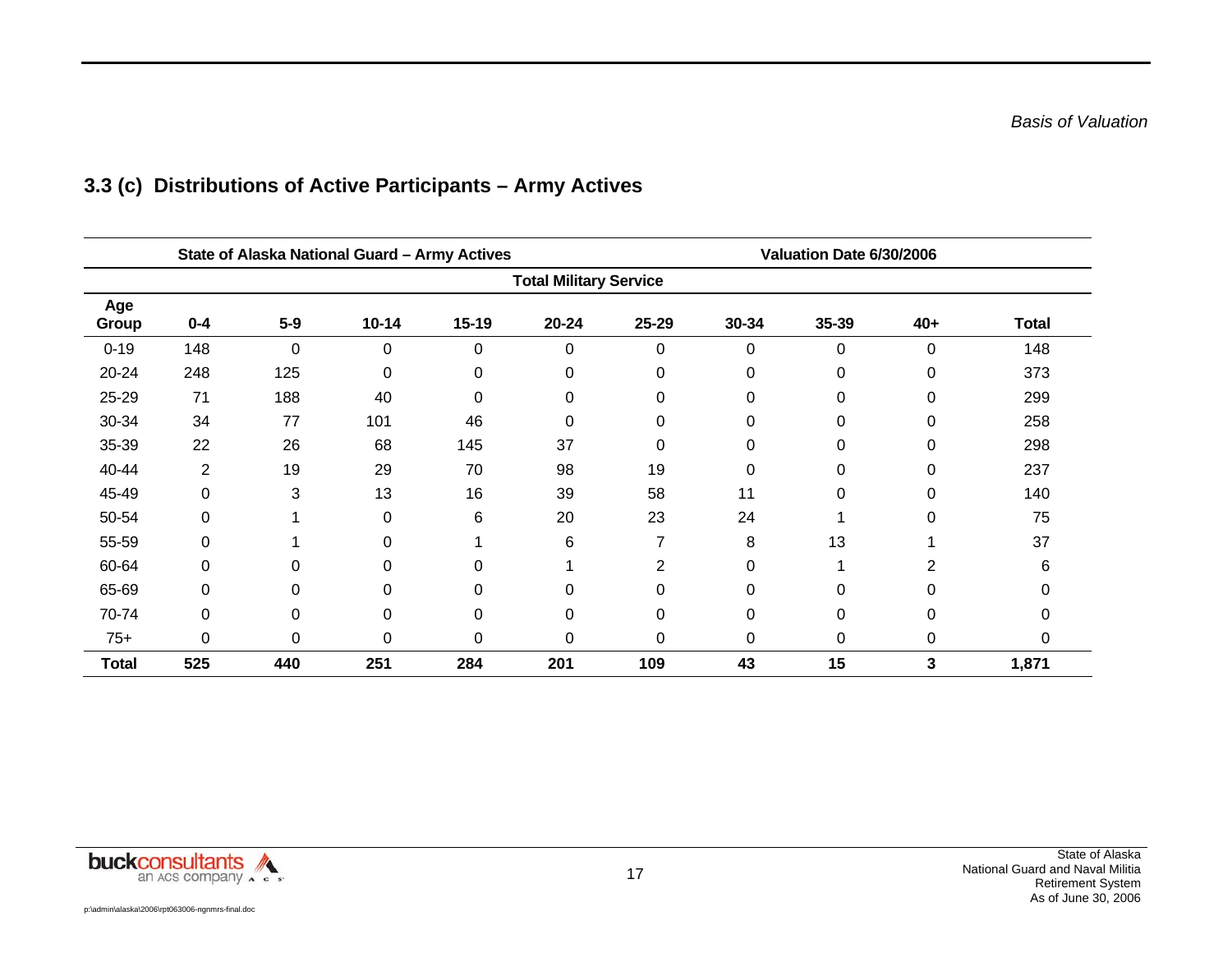|                               | State of Alaska National Guard - Navy Actives |          |           |           |           |          | Valuation Date 6/30/2006 |       |          |              |  |
|-------------------------------|-----------------------------------------------|----------|-----------|-----------|-----------|----------|--------------------------|-------|----------|--------------|--|
| <b>Total Military Service</b> |                                               |          |           |           |           |          |                          |       |          |              |  |
| Age<br>Group                  | $0 - 4$                                       | $5-9$    | $10 - 14$ | $15 - 19$ | $20 - 24$ | 25-29    | 30-34                    | 35-39 | $40+$    | <b>Total</b> |  |
| $0 - 19$                      | 0                                             | $\Omega$ | 0         | $\Omega$  | 0         | $\Omega$ | $\Omega$                 | 0     | $\Omega$ | n            |  |
| $0 - 24$                      | 2                                             | 3        | $\Omega$  | 0         | 0         | $\Omega$ | 0                        |       |          |              |  |
| 25-29                         | 0                                             | 4        | 0         | 0         | ი         | 0        | U                        |       |          |              |  |
| 30-34                         | 2                                             | 4        | 3         | 0         |           | 0        | 0                        |       |          |              |  |
| 35-39                         | 6                                             |          | 2         |           |           | 0        | 0                        |       |          | 20           |  |
| 40-44                         |                                               | 3        | 0         | 3         | 2         | 0        | 0                        |       |          | 9            |  |
| 45-49                         | 0                                             | 2        | ი         | 0         | 3         | 0        | 0                        |       |          |              |  |
| 50-54                         | 0                                             | $\Omega$ | ი         |           | 6         |          |                          |       |          | 10           |  |
| 55-59                         |                                               | 0        | 0         |           | 0         |          | 0                        |       |          |              |  |
| 60-64                         | 0                                             | 0        | $\Omega$  | 0         | 0         | 0        | 0                        |       |          |              |  |
| 65-69                         | 0                                             | $\Omega$ | $\Omega$  | 0         | 0         | 0        | 0                        |       |          |              |  |
| 70-74                         | 0                                             | $\Omega$ | 0         | 0         | 0         | $\Omega$ | 0                        |       |          |              |  |
| $75+$                         | 0                                             | $\Omega$ | 0         | 0         | 0         | $\Omega$ | 0                        | 0     | 0        | 0            |  |
| <b>Total</b>                  | 12                                            | 20       | 5         | 13        | 12        | 3        |                          | 0     | 0        | 66           |  |

# **3.3 (d) Distributions of Active Participants – Navy Actives**

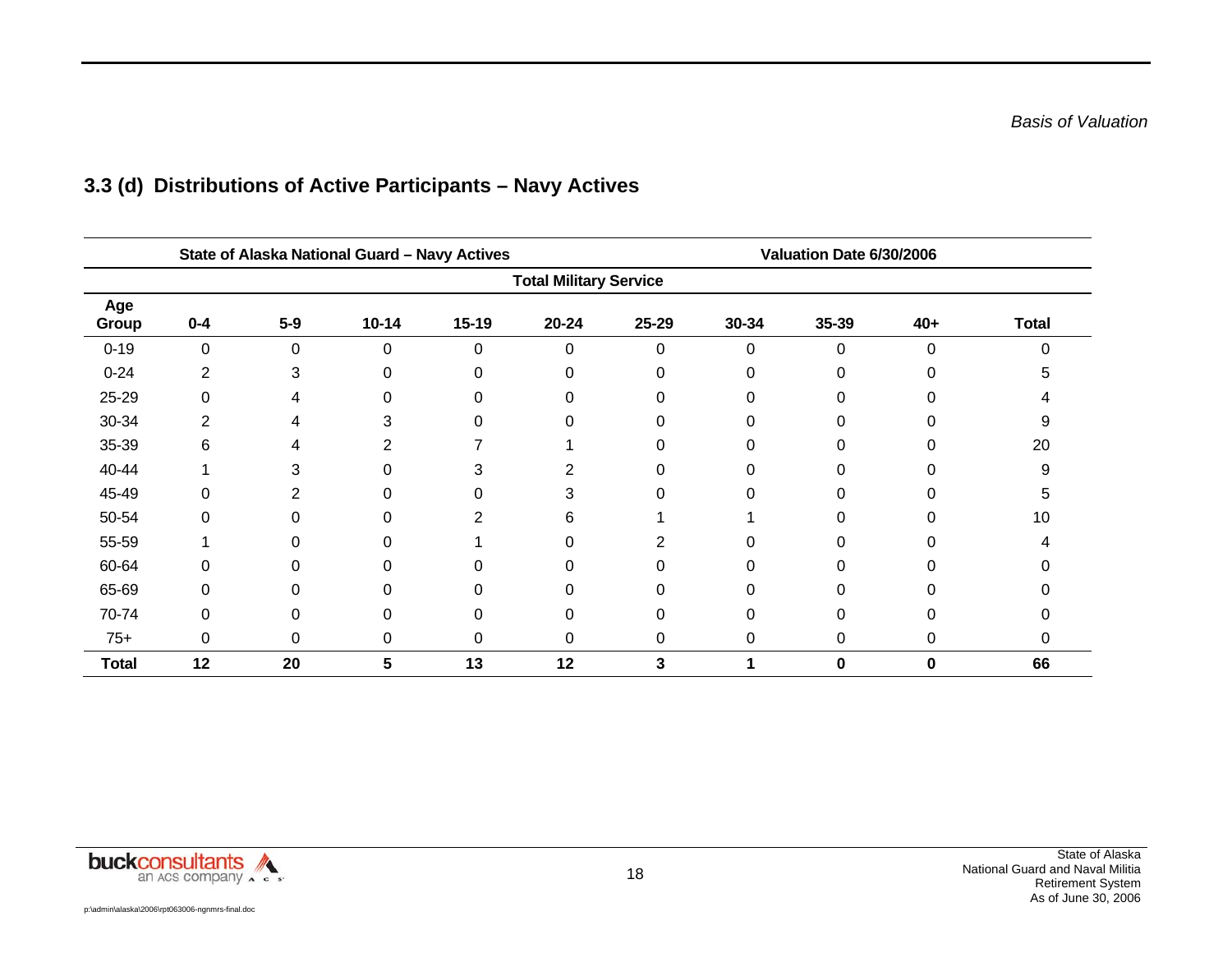### **3.4 Actuarial Methods and Assumptions**

1. **Actuarial Method –** Entry Age Normal Actuarial Cost. Liabilities and contributions shown in the report are computed using the Entry Age Normal Actuarial Cost method of funding. Any funding surpluses or unfunded accrued liability is amortized over 20 years less the average total military service of active members.

The Accrued Liability under this method at any point in time is the theoretical amount of the fund that would have been accumulated had annual contributions equal to the normal cost been made in prior years (it does not represent the liability for benefits accrued to the valuation date).

The Unfunded Liability is the excess of the actuarial accrued liability over the actuarial value of plan assets measured on the valuation date.

Under this method, differences between the actual experience and that assumed in the determination of costs and liabilities will emerge as adjustments in the Unfunded Liability, subject to amortization.

#### 2. **Actuarial Assumptions**

- (a) Interest 7.25% per year, compounded annually, net of expenses.
- (b) Mortality 1994 Group Annuity Mortality Basic Table for males and females, 1994 base year.

Sample disabled mortality rates are shown below:

| Age |       | Rate    |
|-----|-------|---------|
|     | Males | Females |
| 30  | .0495 | .0432   |
| 40  | .0476 | .0396   |
| 50  | .0580 | .0401   |
| 60  | .0746 | .0442   |
| 70  | .0873 | .0536   |

(c) Turnover Turnover is assumed at 25% in the first year, and at 8% in the second; both rates are independent of age. Turnover after the second year is assumed to follow the T-3 Table published in the Pension Actuary's Handbook. Sample rates are:

| Age | Rate   |
|-----|--------|
|     |        |
| 30  | .04930 |
| 40  | .04041 |
| 50  | .02172 |